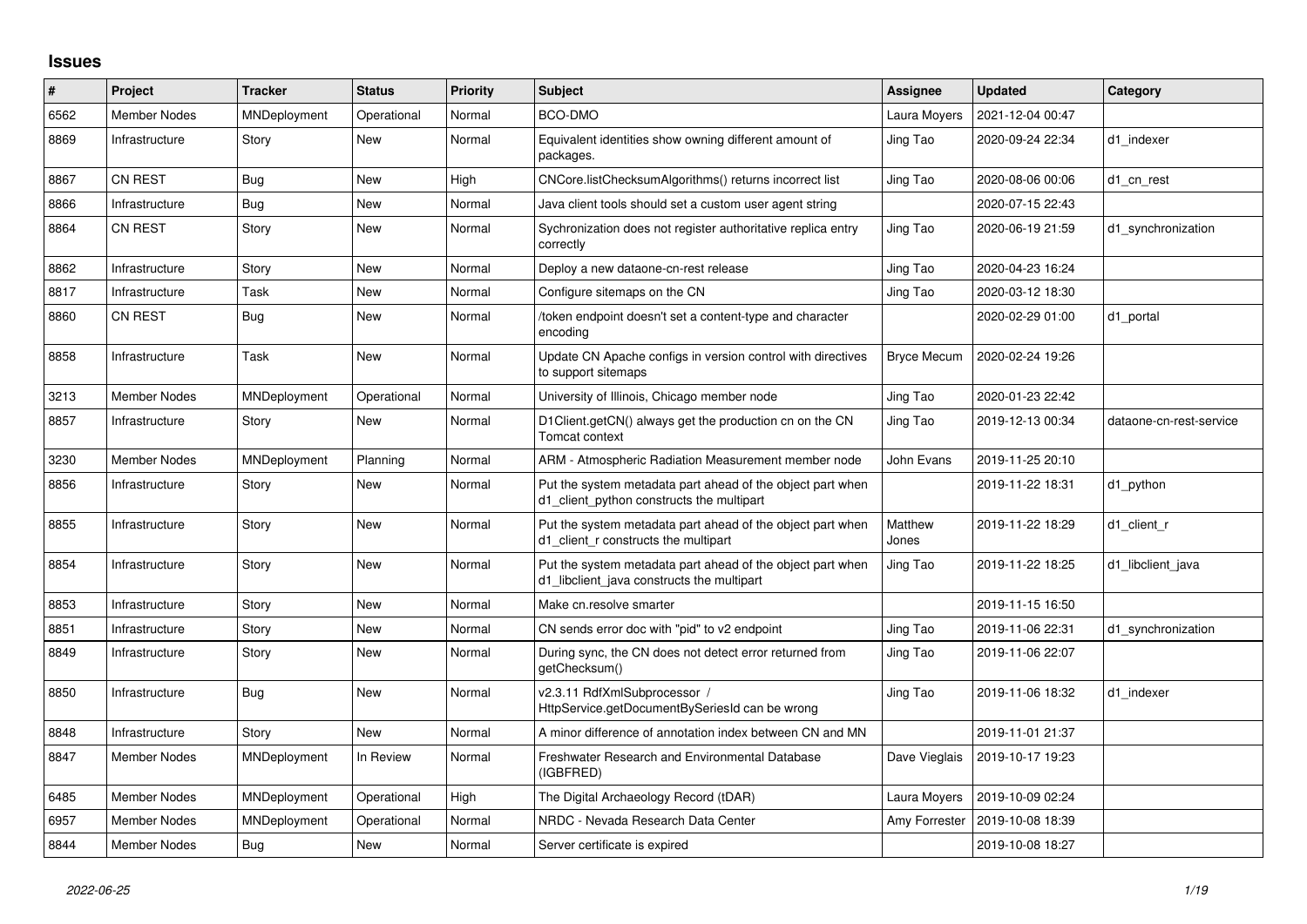| $\vert$ # | Project             | <b>Tracker</b>      | <b>Status</b> | <b>Priority</b> | Subject                                                                                            | <b>Assignee</b>    | <b>Updated</b>   | Category           |
|-----------|---------------------|---------------------|---------------|-----------------|----------------------------------------------------------------------------------------------------|--------------------|------------------|--------------------|
| 8772      | <b>Member Nodes</b> | MNDeployment        | Operational   | Normal          | metaGRIL                                                                                           | Jing Tao           | 2019-10-08 17:16 |                    |
| 3687      | <b>Member Nodes</b> | MNDeployment        | Operational   | Normal          | Montana State University Institute on Ecosystems                                                   | Amy Forrester      | 2019-10-08 15:29 |                    |
| 3556      | Member Nodes        | MNDeployment        | Operational   | High            | <b>ESA Data Registry</b>                                                                           | Amy Forrester      | 2019-10-08 15:28 |                    |
| 3201      | Member Nodes        | <b>MNDeployment</b> | Operational   | Normal          | Taiwan Forestry Research Institute                                                                 | Amy Forrester      | 2019-10-08 15:26 |                    |
| 8846      | <b>Member Nodes</b> | Bug                 | <b>New</b>    | Normal          | TFRI node unresponsive                                                                             |                    | 2019-10-08 15:26 |                    |
| 4700      | Member Nodes        | MNDeployment        | Operational   | Normal          | IARC (International Arctic Research Center) Data Archive                                           | Amy Forrester      | 2019-10-08 15:20 |                    |
| 8845      | <b>Member Nodes</b> | <b>Bug</b>          | New           | Normal          | Server is returning a 500 error.                                                                   |                    | 2019-10-08 15:20 |                    |
| 3238      | Member Nodes        | MNDeployment        | Operational   | High            | Idaho Northwest Knowledge Network member node                                                      | Amy Forrester      | 2019-10-08 15:14 |                    |
| 8843      | Member Nodes        | <b>Bug</b>          | New           | Normal          | Server certificate is expired                                                                      |                    | 2019-10-08 15:14 |                    |
| 8839      | Member Nodes        | MNDeployment        | Planning      | Normal          | CMU KiltHub via Figshare                                                                           | Roger Dahl         | 2019-09-24 17:48 |                    |
| 8842      | Infrastructure      | Story               | New           | Normal          | Some exceptions in Metacat                                                                         |                    | 2019-09-19 17:53 |                    |
| 7865      | Member Nodes        | MNDeployment        | Planning      | Normal          | Hydroshare (CUAHSI)                                                                                | John Evans         | 2019-09-17 14:33 |                    |
| 8254      | Member Nodes        | MNDeployment        | Planning      | Normal          | ABDS - Arctic Biodiversity Data Service (CAFF)                                                     | Amy Forrester      | 2019-09-17 14:31 |                    |
| 8841      | Infrastructure      | Story               | New           | Normal          | Solr Index processor don't parse the attributes on the<br>otherEntity on an EML object             | Jing Tao           | 2019-09-10 22:41 | d1 indexer         |
| 3559      | <b>Member Nodes</b> | MNDeployment        | Operational   | Normal          | ONEShare                                                                                           | Amy Forrester      | 2019-09-03 16:40 |                    |
| 8829      | Member Nodes        | Task                | New           | High            | get DKAN connected to GMN                                                                          | John Evans         | 2019-09-03 13:24 |                    |
| 7969      | Member Nodes        | MNDeployment        | Operational   | Normal          | FEMC (Forest Ecosystem Monitoring Cooperative) - was<br><b>VMC Vermont Monitoring Cooperative</b>  | Monica Ihli        | 2019-08-27 17:22 |                    |
| 8837      | Infrastructure      | Story               | New           | Normal          | Merge the changes from metacat's feature-project-indexing<br>branch to d1_cn_index_processor       | Jing Tao           | 2019-08-16 17:18 | d1 indexer         |
| 8755      | Infrastructure      | Task                | New           | Normal          | Expand EML indexing support for EML 2.2                                                            | <b>Bryce Mecum</b> | 2019-08-15 01:50 |                    |
| 8835      | Member Nodes        | Story               | New           | Normal          | Add ability for scanner to stop after a certain number of errors                                   | John Evans         | 2019-08-12 19:16 |                    |
| 8833      | Member Nodes        | Story               | New           | Normal          | Problems utilizing pyshacl within SlenderNodes                                                     | John Evans         | 2019-08-09 18:20 |                    |
| 8830      | Member Nodes        | Task                | New           | Normal          | Requirements Analysis                                                                              | John Evans         | 2019-08-06 14:44 |                    |
| 8832      | <b>Member Nodes</b> | Story               | New           | Normal          | Conflict between pyshacl and owlr on ubuntu                                                        | John Evans         | 2019-08-05 19:32 |                    |
| 8831      | <b>Member Nodes</b> | Story               | New           | Normal          | Import error with schema org.data                                                                  | John Evans         | 2019-08-05 18:57 |                    |
| 8670      | Member Nodes        | Task                | New           | Normal          | FEMC - upgrade GMN 2.3.7 to 3.0.4                                                                  | Roger Dahl         | 2019-08-02 18:22 |                    |
| 8828      | Member Nodes        | MNDeployment        | In Review     | Normal          | <b>SESAR</b>                                                                                       |                    | 2019-08-01 16:09 |                    |
| 8086      | Infrastructure      | Task                | In Progress   | Normal          | upgrade Spring dependencies                                                                        | Rob Nahf           | 2019-07-25 20:32 | d1 indexer         |
| 8827      | Infrastructure      | <b>Bug</b>          | New           | Normal          | synchronization doesn't update dateSystemMetadataModified<br>if that's the only field that changed | Rob Nahf           | 2019-07-11 21:26 | d1_synchronization |
| 3228      | Member Nodes        | MNDeployment        | Operational   | Normal          | NCEI - National Centers for Environmental Information                                              | Dave Vieglais      | 2019-07-08 16:28 |                    |
| 8824      | Infrastructure      | Task                | In Progress   | High            | Install Apache 2.4.39 and disable TLSv1.3 on CNs                                                   | Dave Vieglais      | 2019-06-19 12:11 |                    |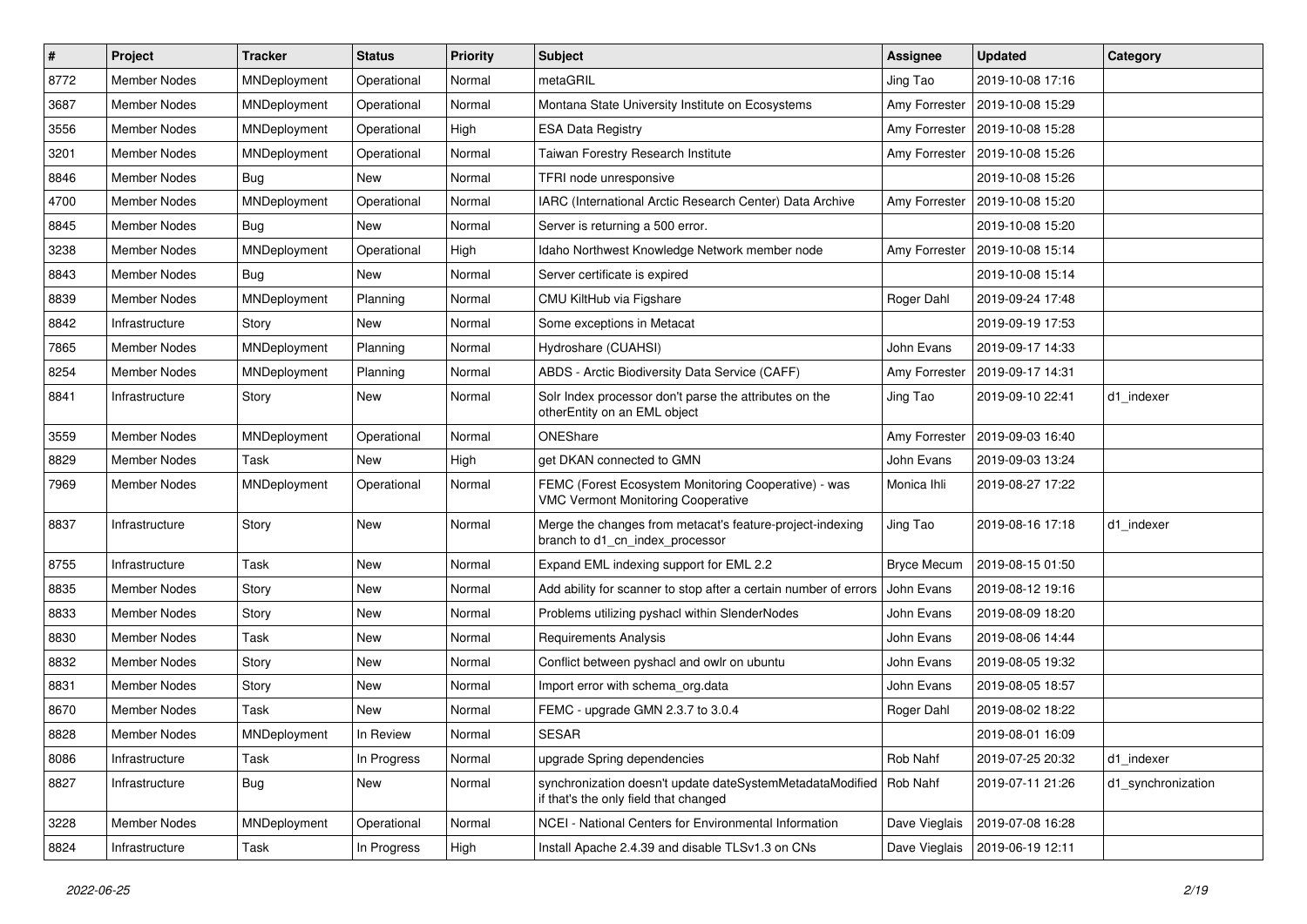| $\pmb{\#}$ | Project             | <b>Tracker</b> | <b>Status</b> | <b>Priority</b> | Subject                                                                                  | Assignee            | <b>Updated</b>   | Category           |
|------------|---------------------|----------------|---------------|-----------------|------------------------------------------------------------------------------------------|---------------------|------------------|--------------------|
| 8823       | Infrastructure      | Story          | New           | High            | Recent Apache and OpenSSL combinations break<br>connectivity on Ubuntu 18.04             | Dave Vieglais       | 2019-06-19 02:43 |                    |
| 8822       | Infrastructure      | <b>Bug</b>     | New           | Low             | Account queries in STAGE-2 failing from web browser                                      |                     | 2019-06-19 01:44 |                    |
| 8821       | Infrastructure      | <b>Bug</b>     | New           | Normal          | Object doi:10.18739/A2610VR7Z fails to index on CN                                       | Jing Tao            | 2019-06-19 00:06 |                    |
| 7432       | Java Client         | <b>Bug</b>     | In Progress   | Normal          | Java Client does not support idFilter for v2 release                                     | Rob Nahf            | 2019-06-14 18:47 | d1 libclient java  |
| 8819       | Member Nodes        | Story          | New           | Normal          | IEDA documents not in DataONE                                                            |                     | 2019-06-13 19:20 |                    |
| 6674       | Member Nodes        | MNDeployment   | Operational   | Normal          | OTS - Neotropical Data Center                                                            | Jing Tao            | 2019-06-10 13:03 |                    |
| 8693       | Infrastructure      | Decision       | In Progress   | Low             | Support Google Dataset Search on search.dataone.org via<br>partial server side rendering |                     | 2019-06-06 23:53 |                    |
| 6708       | <b>Member Nodes</b> | MNDeployment   | Operational   | Normal          | NEON - National Ecological Observatory Network                                           | <b>Bruce Wilson</b> | 2019-06-06 19:52 |                    |
| 3521       | Member Nodes        | MNDeployment   | Operational   | Immediate       | <b>SEAD Member Node</b>                                                                  | Laura Moyers        | 2019-06-05 17:46 |                    |
| 8815       | Infrastructure      | <b>Bug</b>     | New           | Normal          | Investigate and fix failed sync/harvest of<br>doi:10.18739/A2CH48                        |                     | 2019-06-04 23:26 |                    |
| 8766       | Infrastructure      | Feature        | In Progress   | Normal          | support server-side link checking for the 303 redirect url in<br>the resolve call        | Rob Nahf            | 2019-05-31 15:16 | d1_cn_service      |
| 6544       | <b>Member Nodes</b> | MNDeployment   | Operational   | High            | TERN Australia (powered by AEKOS)                                                        | <b>Bruce Wilson</b> | 2019-05-22 14:21 |                    |
| 8811       | Infrastructure      | Task           | New           | Normal          | Merge 2.3.9 changes to trunk                                                             | Jing Tao            | 2019-05-21 13:06 |                    |
| 8810       | CN REST             | Task           | New           | Normal          | Verify configuration of portal certificates                                              |                     | 2019-05-21 13:00 |                    |
| 8364       | CN REST             | Story          | In Progress   | Normal          | Ensure portal uses correct X509 certificates                                             |                     | 2019-05-21 12:57 | d1 portal servlet  |
| 8809       | CN REST             | Task           | New           | Normal          | Adjust portal properties for certificate configuration                                   |                     | 2019-05-21 12:57 |                    |
| 8808       | Infrastructure      | Task           | New           | Normal          | Remove old versions of Tomcat                                                            |                     | 2019-05-21 12:49 |                    |
| 8807       | Infrastructure      | Task           | New           | Normal          | remove old versions of postgres                                                          |                     | 2019-05-21 12:47 |                    |
| 8806       | Infrastructure      | Story          | New           | Normal          | Cleanup from OS upgrades                                                                 |                     | 2019-05-21 12:45 |                    |
| 8796       | Infrastructure      | Story          | New           | Normal          | Various issues with service access after upgrade to 18.04                                | Jing Tao            | 2019-05-21 12:38 |                    |
| 8804       | Infrastructure      | Task           | New           | Normal          | Add Idap backup config to cn os-core                                                     | Dave Vieglais       | 2019-05-21 12:32 | dataone-cn-os-core |
| 8683       | Member Nodes        | Story          | <b>New</b>    | Normal          | USGS SDC: redeploy as a v2 Slender Node with GMN                                         | John Evans          | 2019-05-15 14:03 |                    |
| 8704       | Member Nodes        | MNDeployment   | Operational   | Normal          | IEDA_Marine-Geo Digital Library (Interdisciplinary Earth Data<br>Alliance)               | Dave Vieglais       | 2019-05-14 13:47 |                    |
| 8721       | <b>Member Nodes</b> | MNDeployment   | Operational   | Normal          | IEDA_US Antarctic Program Data Center (Interdisciplinary<br>Earth Data Alliance)         | Dave Vieglais       | 2019-05-14 13:46 |                    |
| 8035       | Member Nodes        | MNDeployment   | Operational   | Normal          | IEDA_EarthChem Library (Interdisciplinary Earth Data<br>Alliance)                        | Dave Vieglais       | 2019-05-06 14:25 |                    |
| 8749       | CN REST             | Story          | New           | Normal          | Fix log aggregation events from the CN without associated<br>CN IPs                      | Dave Vieglais       | 2019-05-01 22:25 |                    |
| 8793       | Infrastructure      | Task           | New           | Normal          | Replace ONEMercury installation                                                          |                     | 2019-05-01 14:04 |                    |
| 8792       | Infrastructure      | Task           | New           | Normal          | Create landing page for redirection from ONEMercury                                      |                     | 2019-05-01 14:03 |                    |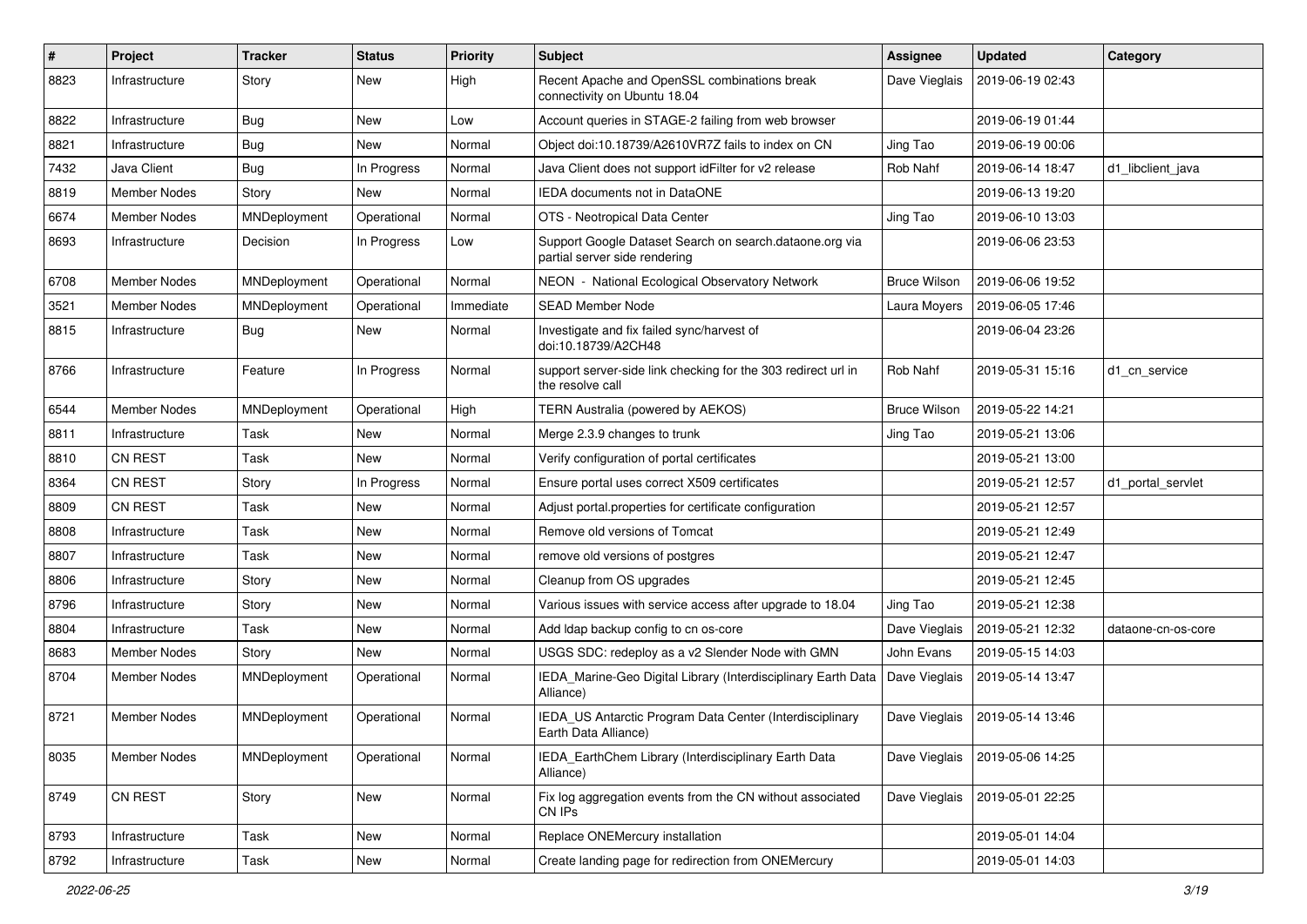| #    | Project             | <b>Tracker</b> | <b>Status</b> | <b>Priority</b> | Subject                                                                                 | Assignee           | <b>Updated</b>   | Category               |
|------|---------------------|----------------|---------------|-----------------|-----------------------------------------------------------------------------------------|--------------------|------------------|------------------------|
| 8791 | Infrastructure      | Story          | New           | Normal          | Complete deprecation of ONEMercury interface                                            | Rob Nahf           | 2019-05-01 14:00 | d1 mercury             |
| 5451 | <b>Member Nodes</b> | MNDeployment   | Operational   | Normal          | Cary Institute (via Figshare)                                                           | Monica Ihli        | 2019-04-17 21:39 |                        |
| 8566 | Member Nodes        | Task           | In Progress   | Normal          | <b>Test Registration</b>                                                                | Rob Nahf           | 2019-04-16 17:17 |                        |
| 8498 | Member Nodes        | Task           | In Progress   | Normal          | SANParks metacat not responding to harvest requests                                     | Matthew<br>Jones   | 2019-04-15 18:09 |                        |
| 8783 | Infrastructure      | <b>Bug</b>     | New           | Normal          | synchronization re-created 26k map entries in<br>SyncQueueFacade.nodeIdRoundRobin       | Rob Nahf           | 2019-04-02 20:10 | d1_synchronization     |
| 8780 | Infrastructure      | Feature        | New           | Normal          | Develop support for DataCite 4.0 and 4.1 and 4.2                                        | Dave Vieglais      | 2019-03-30 20:38 | d1 indexer             |
| 8779 | Infrastructure      | Story          | New           | Normal          | ForesiteResourceMap performance issue                                                   | Rob Nahf           | 2019-03-25 18:48 | d1 indexer             |
| 8782 | Infrastructure      | Story          | <b>New</b>    | Normal          | Upgrade OS to Ubuntu 18.04 on CNs                                                       | Jing Tao           | 2019-03-22 18:12 |                        |
| 8777 | CN REST             | Task           | New           | Normal          | Configure CN to audit objects greater than 1GB                                          | Chris Jones        | 2019-03-13 20:50 | d1 replication auditor |
| 8778 | CN REST             | Task           | New           | Normal          | Ensure SystemMetadata replica auditing updates are saved<br>and broadcast               | Chris Jones        | 2019-03-12 16:54 | d1 replication auditor |
| 8776 | CN REST             | Task           | New           | Normal          | Set valid replica status to completed                                                   | Chris Jones        | 2019-03-12 15:57 | d1 replication auditor |
| 8775 | Infrastructure      | Task           | In Progress   | Normal          | Make taxonomic rank fields in Solr index non-case-sensitive                             | <b>Bryce Mecum</b> | 2019-03-11 23:35 |                        |
| 8774 | Infrastructure      | Decision       | New           | Normal          | Add new CN format for MPEG-2 or update video/mpeg<br>format to cover MPEG-2             |                    | 2019-03-08 16:03 |                        |
| 8622 | <b>Member Nodes</b> | <b>Bug</b>     | <b>New</b>    | High            | IOE repository is not responding                                                        | Amy Forrester      | 2019-03-05 20:54 |                        |
| 8676 | Member Nodes        | Task           | New           | Normal          | NRDC -GMN upgrade 2.4.2 to 3.0.4                                                        | Roger Dahl         | 2019-03-05 20:43 |                        |
| 8668 | Member Nodes        | Task           | New           | Normal          | MPC- upgrade GMN version 1.2.10 to 3.0.4                                                | Roger Dahl         | 2019-03-05 20:35 |                        |
| 8771 | <b>CN REST</b>      | Story          | New           | Normal          | Issue with LDAP when updating `nodeReplicationPolicy`                                   | Dave Vieglais      | 2019-03-05 19:43 | d1 cn rest             |
| 8770 | <b>CN REST</b>      | Story          | New           | Normal          | Issue with CN handling of encoded identifiers in object/ meta/<br>node/, others?        | Jing Tao           | 2019-03-05 19:37 | d1_cn_rest             |
| 3118 | Member Nodes        | MNDeployment   | Operational   | Urgent          | Dryad Member Node                                                                       | Laura Moyers       | 2019-03-05 18:37 |                        |
| 3234 | Member Nodes        | MNDeployment   | Testing       | Normal          | CyVerse (iPlant) member node                                                            | Rob Nahf           | 2019-03-05 18:36 |                        |
| 8681 | Member Nodes        | Task           | New           | Normal          | NCEI - install new GMN                                                                  | Roger Dahl         | 2019-03-05 18:20 |                        |
| 6401 | Member Nodes        | MNDeployment   | Operational   | Normal          | NM EPSCoR                                                                               | Roger Dahl         | 2019-03-05 18:13 |                        |
| 8053 | Infrastructure      | Feature        | New           | Normal          | add funding award number to index                                                       | Peter<br>Slaughter | 2019-03-04 19:36 | dataone-cn-index       |
| 5833 | <b>Member Nodes</b> | Story          | In Progress   | Normal          | GBIF: Developing                                                                        |                    | 2019-02-19 18:24 |                        |
| 8043 | Infrastructure      | <b>Bug</b>     | New           | Normal          | The origin field for EML documents isn't properly extracted<br>when references are used | Jing Tao           | 2019-02-12 18:45 | d1_indexer             |
| 8762 | Infrastructure      | Story          | New           | Normal          | Add new formats to CN                                                                   |                    | 2019-02-07 20:03 |                        |
| 5841 | <b>Member Nodes</b> | Task           | New           | Normal          | <b>GBIF: SSL Certificates</b>                                                           |                    | 2019-01-28 14:40 |                        |
| 5838 | Member Nodes        | Story          | New           | Normal          | <b>GBIF: Testing</b>                                                                    |                    | 2019-01-28 14:39 |                        |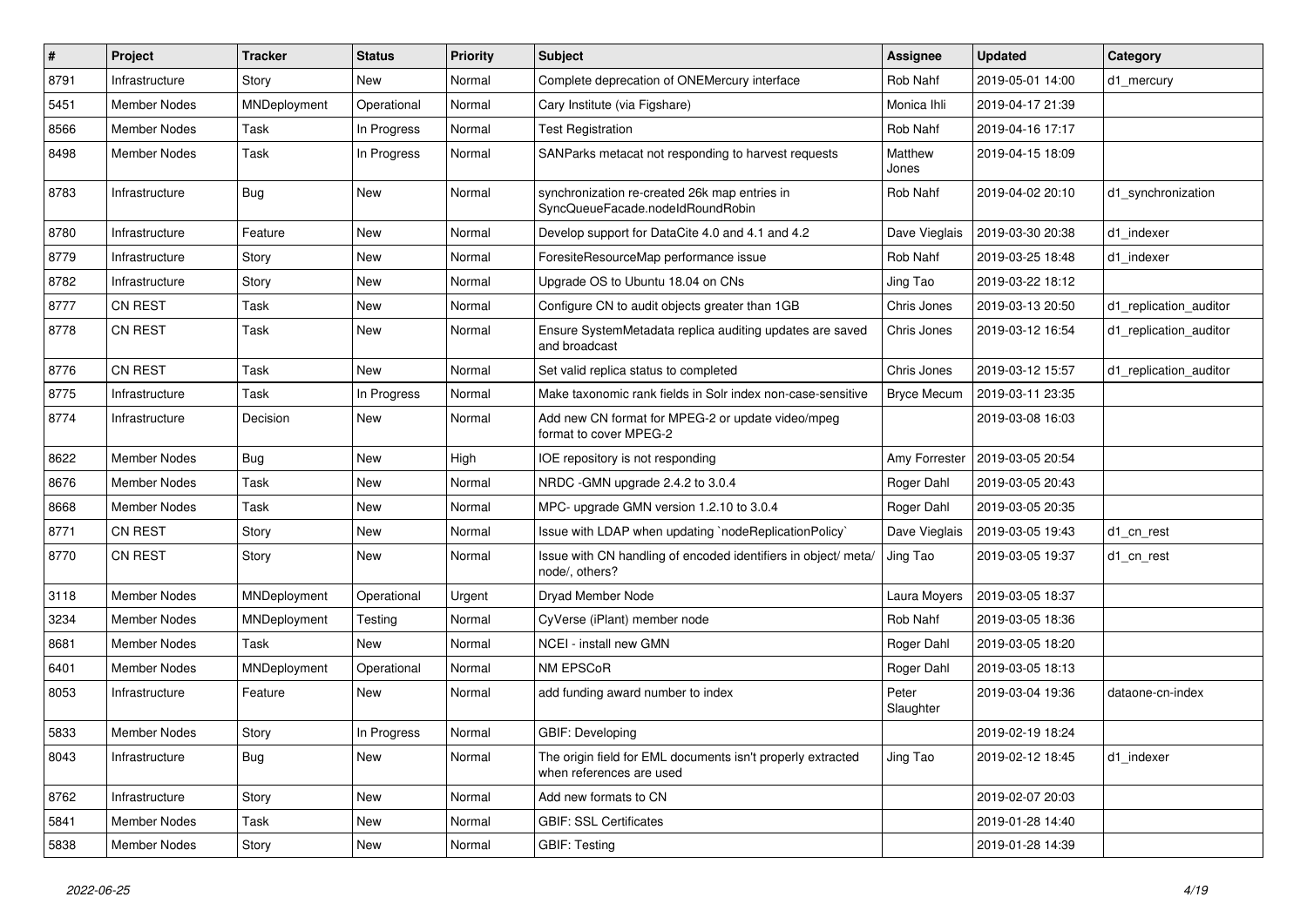| $\#$ | Project             | <b>Tracker</b> | <b>Status</b> | <b>Priority</b> | Subject                                                                                                                    | <b>Assignee</b>    | <b>Updated</b>                   | Category                  |
|------|---------------------|----------------|---------------|-----------------|----------------------------------------------------------------------------------------------------------------------------|--------------------|----------------------------------|---------------------------|
| 5899 | Member Nodes        | Task           | New           | Normal          | GBIF: Create news item                                                                                                     | Amy Forrester      | 2019-01-24 17:10                 |                           |
| 5867 | <b>Member Nodes</b> | Story          | New           | Normal          | GBIF: Registration in Production environment                                                                               |                    | 2019-01-24 17:08                 |                           |
| 5835 | Member Nodes        | Task           | Ready         | Normal          | <b>GBIF: Local Testing</b>                                                                                                 | Rob Nahf           | 2019-01-24 16:53                 |                           |
| 8736 | Infrastructure      | Story          | New           | Normal          | Decouple the index generator to the hazelcast system<br>metadata map                                                       |                    | 2019-01-22 19:27                 | d1 indexer                |
| 8366 | Infrastructure      | Story          | New           | Normal          | Migrate jenkins continuous integration from UNM to UCSB                                                                    | Dave Vieglais      | 2019-01-22 19:26                 | <b>Support Operations</b> |
| 8367 | Infrastructure      | Story          | New           | Normal          | Duplicate jenkins jobs from UNM to UCSB                                                                                    | Dave Vieglais      | 2019-01-22 19:25                 | <b>Support Operations</b> |
| 8368 | Infrastructure      | Story          | New           | Normal          | Update backup strategy for jenkins job configurations to<br>subversion                                                     | Dave Vieglais      | 2019-01-22 19:25                 | <b>Support Operations</b> |
| 8740 | CN REST             | <b>Bug</b>     | New           | Normal          | CN resolve service returning 404 for some pids                                                                             |                    | 2019-01-22 18:41                 | cn metacat                |
| 8727 | Member Nodes        | Story          | In Progress   | Normal          | <b>NCAR Discovery &amp; Assessment</b>                                                                                     |                    | 2019-01-22 18:34                 |                           |
| 8756 | <b>CN REST</b>      | Story          | New           | Normal          | Ensure replica auditor is effective                                                                                        | Chris Jones        | 2019-01-15 21:00                 | d1_replication_auditor    |
| 8757 | <b>CN REST</b>      | Story          | New           | Normal          | Fix getChecksum() in MNAuditTask to use dynamic<br>checksum algorithms                                                     | Chris Jones        | 2019-01-14 19:48                 | d1_replication_auditor    |
| 8758 | Infrastructure      | Story          | New           | Normal          | Index replicationStatus field                                                                                              | Jing Tao           | 2019-01-14 18:00                 | d1_indexer                |
| 8582 | <b>CN REST</b>      | Story          | New           | Normal          | Replica Auditing service is throwing errors                                                                                | Jing Tao           | 2019-01-14 16:40                 | d1 replication auditor    |
| 8753 | Infrastructure      | Task           | New           | Normal          | Add support for EML 2.2 (indexing, view)                                                                                   | <b>Bryce Mecum</b> | 2018-12-19 00:54                 |                           |
| 8754 | Infrastructure      | Task           | New           | Normal          | Add EML 2.2 to CN formats list                                                                                             | <b>Bryce Mecum</b> | 2018-12-19 00:54                 |                           |
| 7895 | Member Nodes        | MNDeployment   | Operational   | Normal          | Pangaea                                                                                                                    | Monica Ihli        | 2018-12-04 14:58                 |                           |
| 8186 | Member Nodes        | MNDeployment   | Operational   | Normal          | ESS-DIVE, including CDIAC                                                                                                  | Matthew<br>Jones   | 2018-12-04 14:57                 |                           |
| 8544 | <b>Member Nodes</b> | MNDeployment   | Operational   | Normal          | Chinese Ecosystem Research Network                                                                                         |                    | Amy Forrester   2018-12-04 14:56 |                           |
| 8737 | Infrastructure      | Story          | New           | Normal          | Submitters and rights-holders with group permissions can't be<br>granted authorization when the sync process validates sid | Jing Tao           | 2018-11-28 17:12                 | d1_synchronization        |
| 8750 | <b>Member Nodes</b> | Task           | In Progress   | Normal          | reconnect eLTER MN to DataONE                                                                                              | Roger Dahl         | 2018-11-28 16:59                 |                           |
| 3232 | <b>Member Nodes</b> | MNDeployment   | Operational   | High            | LTER-EUROPE                                                                                                                | Laura Moyers       | 2018-11-21 16:58                 |                           |
| 8525 | Infrastructure      | Story          | In Progress   | High            | timeout exceptions thrown from Hazelcast disable<br>synchronization                                                        | Rob Nahf           | 2018-11-16 17:32                 | d1_synchronization        |
| 8747 | Infrastructure      | Task           | New           | Normal          | Adjust package configuration to persist changes between<br>updates                                                         | Dave Vieglais      | 2018-11-16 17:32                 |                           |
| 8746 | Infrastructure      | Task           | New           | Normal          | Require email address from user when logging in via ORCID                                                                  |                    | 2018-11-16 05:57                 |                           |
| 3047 | Infrastructure      | <b>Bug</b>     | In Progress   | Normal          | Metacat allows whitespace in Identifiers                                                                                   | Ben Leinfelder     | 2018-11-13 21:44                 |                           |
| 7956 | Member Nodes        | MNDeployment   | Operational   | Normal          | Environmental Data Initiative (EDI)                                                                                        | Laura Moyers       | 2018-11-13 19:14                 |                           |
| 8742 | Member Nodes        | Task           | New           | Normal          | GMN upgrade from 2.4.1 to 3.2.0                                                                                            | Roger Dahl         | 2018-11-13 19:14                 |                           |
| 8739 | Infrastructure      | Task           | In Progress   | Normal          | Attempting to set ulimit results in error on UCSB systems                                                                  | Jing Tao           | 2018-11-08 15:10                 | d1_process_daemon         |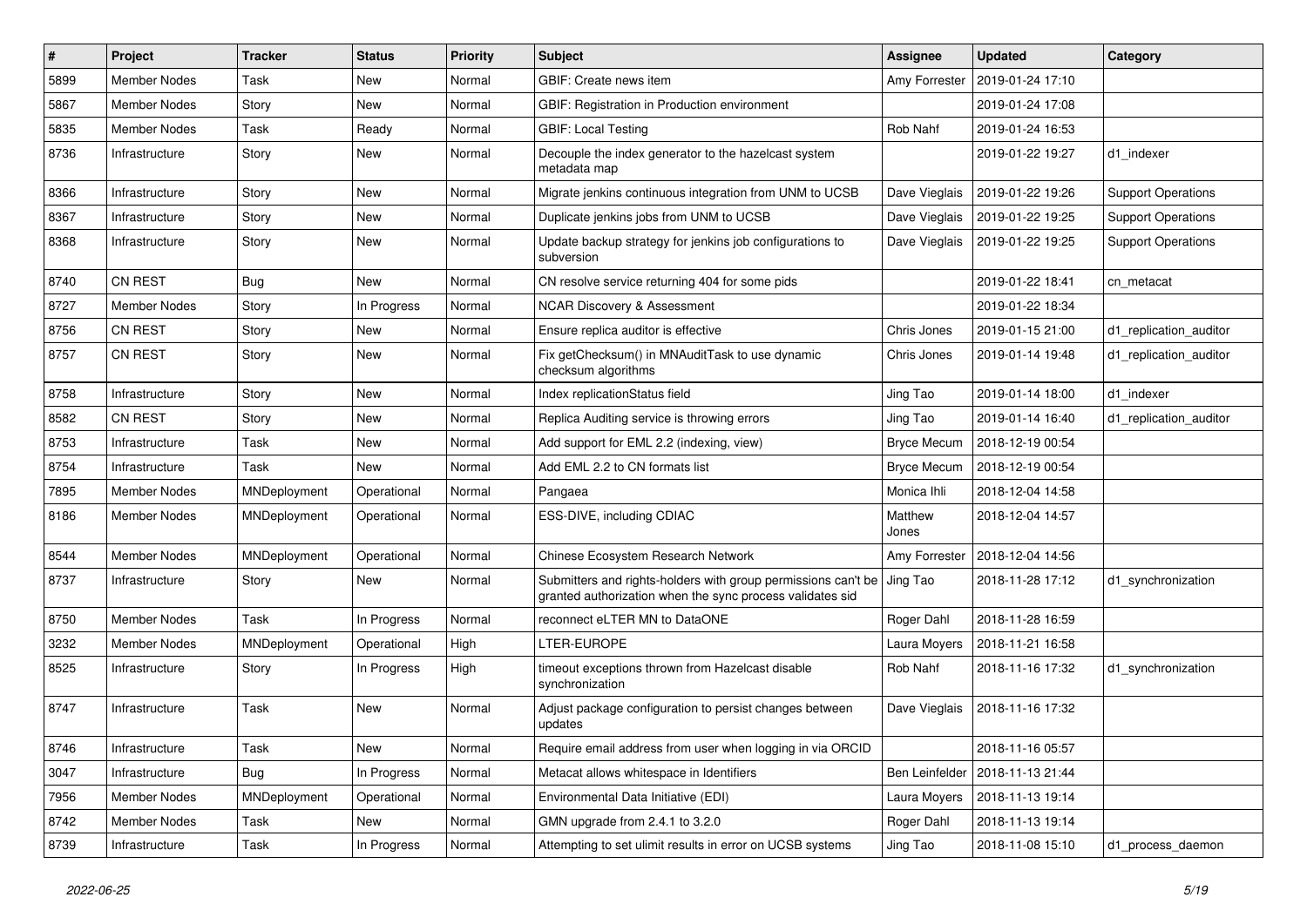| $\#$ | Project             | <b>Tracker</b> | <b>Status</b> | <b>Priority</b> | Subject                                                                                                        | <b>Assignee</b> | <b>Updated</b>                   | Category              |
|------|---------------------|----------------|---------------|-----------------|----------------------------------------------------------------------------------------------------------------|-----------------|----------------------------------|-----------------------|
| 8738 | Infrastructure      | Story          | In Progress   | Normal          | HZEventFilter performance decline with increased task queue   Rob Nahf                                         |                 | 2018-10-30 04:10                 | d1 indexer            |
| 8735 | Infrastructure      | <b>Bug</b>     | In Progress   | Normal          | NPE in IndexTask causes indexing job to fail                                                                   | Rob Nahf        | 2018-10-18 18:33                 | d1 indexer            |
| 8734 | Infrastructure      | Story          | New           | Normal          | Hazelcast shutdown tied to out of memory exception!                                                            | Rob Nahf        | 2018-10-18 16:55                 | Metacat               |
| 8733 | <b>CN REST</b>      | <b>Bug</b>     | New           | Normal          | Exception handling in ForesiteResourceMap needs<br>improvement                                                 | Jing Tao        | 2018-10-12 20:09                 | d1_cn_index_processor |
| 8729 | <b>Member Nodes</b> | Task           | New           | Normal          | Requirements Analysis                                                                                          |                 | 2018-10-11 17:24                 |                       |
| 8730 | <b>Member Nodes</b> | Task           | New           | Normal          | Plan the Implementation (NCAR)                                                                                 |                 | 2018-10-11 17:21                 |                       |
| 7082 | <b>Member Nodes</b> | MNDeployment   | Operational   | Normal          | <b>USGS Science Data Catalog (SDC)</b>                                                                         | Laura Moyers    | 2018-10-09 16:27                 |                       |
| 8725 | <b>Member Nodes</b> | MNDeployment   | In Review     | Normal          | NCAR (National Center for Atmospheric Research)                                                                |                 | 2018-10-08 13:33                 |                       |
| 8731 | Infrastructure      | <b>Bug</b>     | New           | Normal          | Indexing solr client method is building query with too many<br>ORs, causing errors                             | Rob Nahf        | 2018-10-04 22:25                 | d1 indexer            |
| 8506 | Infrastructure      | Task           | New           | Normal          | Identify ISO metadata terms appropriate for population of<br>data citation elements of the solr search index   |                 | 2018-10-04 18:17                 |                       |
| 8728 | Member Nodes        | Task           | In Progress   | Normal          | Initial Communications (NCAR)                                                                                  |                 | Amy Forrester   2018-10-04 17:24 |                       |
| 8722 | Infrastructure      | <b>Bug</b>     | New           | High            | Object in search index but systemmetadata is not available.                                                    | Jing Tao        | 2018-10-03 17:48                 |                       |
| 8724 | Infrastructure      | <b>Bug</b>     | New           | Normal          | index out of bounds error in PortalCertificateManager                                                          | Rob Nahf        | 2018-10-02 19:11                 | d1_portal             |
| 8723 | Member Nodes        | Task           | New           | Low             | tDAR: Implemented IP Whitelisting on tDAR systems /<br>Impacts to reporting                                    |                 | Amy Forrester   2018-10-02 16:51 |                       |
| 5836 | <b>Member Nodes</b> | Task           | Testing       | Normal          | GBIF: Verify that MN passes the Web Tester                                                                     | Rob Nahf        | 2018-09-26 19:57                 |                       |
| 4730 | <b>Member Nodes</b> | MNDeployment   | Testing       | Normal          | Global Biodiversity Information Facility                                                                       | Dave Vieglais   | 2018-09-26 19:45                 |                       |
| 3557 | Member Nodes        | MNDeployment   | Operational   | Normal          | <b>LTER Network</b>                                                                                            | Roger Dahl      | 2018-09-25 17:17                 |                       |
| 7051 | Member Nodes        | MNDeployment   | Operational   | Normal          | <b>GRIIDC</b> - Gulf of Mexico Research Initiative                                                             | Laura Moyers    | 2018-09-25 17:14                 |                       |
| 8702 | Infrastructure      | Story          | New           | Normal          | <b>Indexing Refactor Strategy</b>                                                                              | Rob Nahf        | 2018-09-24 18:05                 | d1 indexer            |
| 8703 | Infrastructure      | Task           | New           | Normal          | test the cleaned up indexer in DEV                                                                             | Rob Nahf        | 2018-09-24 18:05                 | d1 indexer            |
| 8363 | Infrastructure      | Story          | New           | Normal          | indexer shutdown generates index tasks                                                                         | Rob Nahf        | 2018-09-24 15:25                 | d1 indexer            |
| 3675 | Infrastructure      | <b>Bug</b>     | New           | High            | package relationships not available for archived objects                                                       | Rob Nahf        | 2018-09-21 21:01                 | d1 indexer            |
| 8698 | <b>CN REST</b>      | <b>Bug</b>     | New           | Normal          | CN Performance degradation                                                                                     |                 | 2018-09-13 21:05                 | d1_cn_rest            |
| 8697 | Member Nodes        | Task           | New           | Normal          | ESSDIVE: anonymous download issue                                                                              | Chris Jones     | 2018-09-13 19:40                 |                       |
| 8696 | Infrastructure      | Bug            | New           | Urgent          | double indexing of a resource map and another not<br>processed because of resource contention (lock) on member | Rob Nahf        | 2018-09-12 00:22                 | d1_indexer            |
| 8673 | <b>Member Nodes</b> | Task           | New           | Normal          | Pangaea- GMN upgrade from 2.4.0 to 3.0.4                                                                       | Roger Dahl      | 2018-09-04 18:48                 |                       |
| 3689 | Member Nodes        | MNDeployment   | Deferred      | Normal          | University of South Carolina, Computer Science Department                                                      |                 | 2018-08-31 15:26                 |                       |
| 5450 | <b>Member Nodes</b> | Task           | In Progress   | Normal          | (Waiting for) USC to complete development of MN stack<br>(derived from GMN)                                    | Laura Moyers    | 2018-08-31 15:26                 |                       |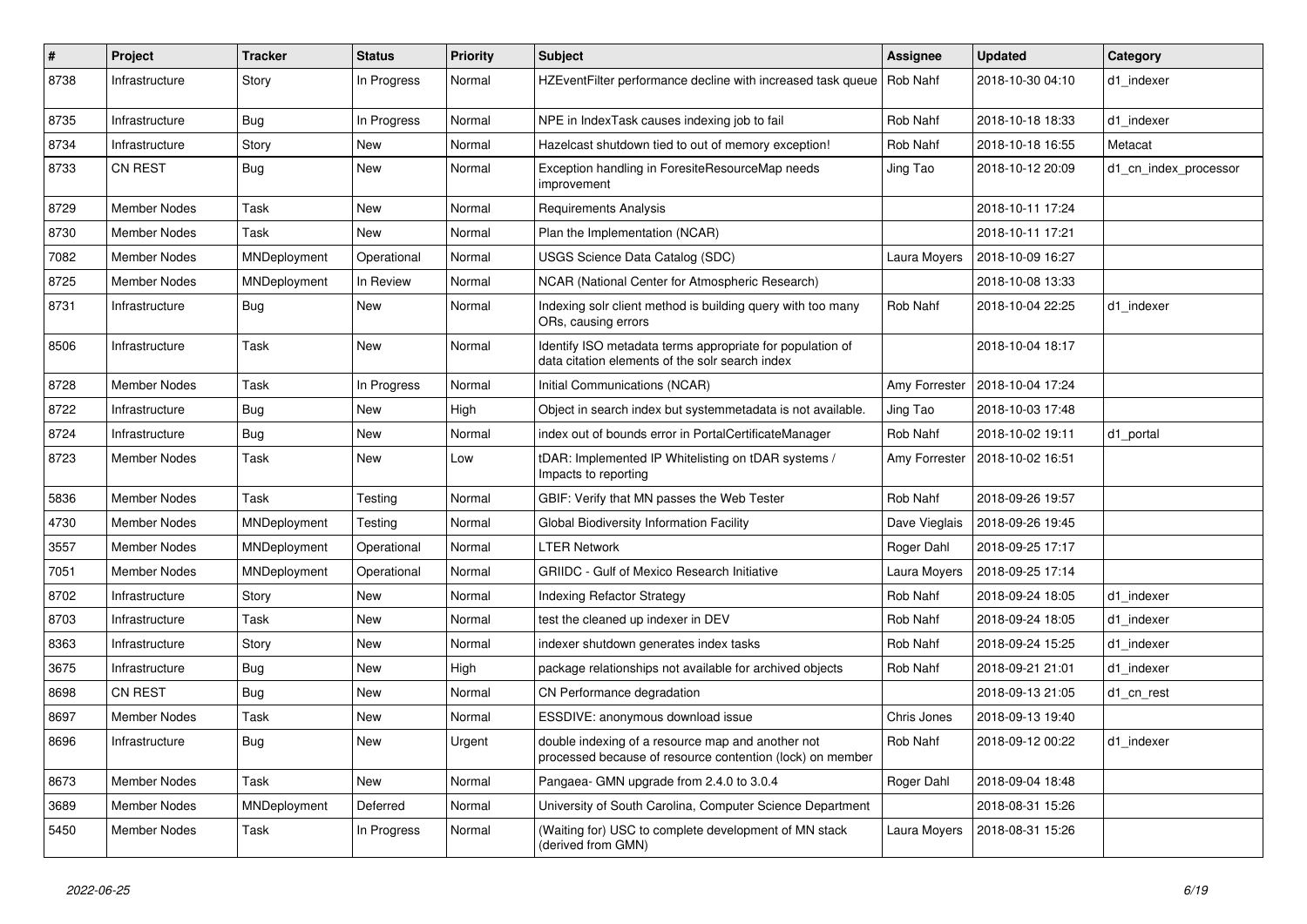| $\vert$ # | Project             | <b>Tracker</b> | <b>Status</b> | <b>Priority</b> | Subject                                                                                                                            | <b>Assignee</b> | <b>Updated</b>   | Category           |
|-----------|---------------------|----------------|---------------|-----------------|------------------------------------------------------------------------------------------------------------------------------------|-----------------|------------------|--------------------|
| 7979      | <b>Member Nodes</b> | Task           | New           | Normal          | GINA: Configure SSL Certificates for Testing Environment                                                                           | Amy Forrester   | 2018-08-31 15:23 |                    |
| 7757      | <b>Member Nodes</b> | MNDeployment   | Deferred      | Normal          | GINA - Geographic Information Network of Alaska                                                                                    | Roger Dahl      | 2018-08-31 15:22 |                    |
| 7986      | Member Nodes        | Task           | New           | Normal          | GINA: Configure SSL Certificates for Production                                                                                    | Amy Forrester   | 2018-08-31 15:22 |                    |
| 3172      | Member Nodes        | MNDeployment   | Operational   | Normal          | Replication instance at UNM                                                                                                        | Dave Vieglais   | 2018-08-31 15:22 |                    |
| 3530      | <b>Member Nodes</b> | MNDeployment   | Operational   | Normal          | Replication instance at UCSB                                                                                                       | Dave Vieglais   | 2018-08-31 15:22 |                    |
| 3529      | <b>Member Nodes</b> | MNDeployment   | Operational   | Normal          | Replication instance at ORC                                                                                                        | Dave Vieglais   | 2018-08-31 15:21 |                    |
| 3748      | <b>Member Nodes</b> | MNDeployment   | Operational   | Normal          | PPBIO Member Node                                                                                                                  | Jing Tao        | 2018-08-31 15:20 |                    |
| 3554      | <b>Member Nodes</b> | MNDeployment   | Operational   | High            | <b>KNB</b>                                                                                                                         | Jing Tao        | 2018-08-31 15:16 |                    |
| 3221      | Member Nodes        | MNDeployment   | Operational   | High            | EDAC member node                                                                                                                   | Amy Forrester   | 2018-08-31 15:15 |                    |
| 8686      | Infrastructure      | Bug            | New           | Normal          | d1-index-task-processor failed with NPE                                                                                            | Rob Nahf        | 2018-08-24 01:35 | d1 indexer         |
| 8685      | Member Nodes        | Task           | New           | Normal          | ONEShare - GMN upgrade 2.4.2 to 3.0.4                                                                                              | Roger Dahl      | 2018-08-23 17:18 |                    |
| 8672      | <b>Member Nodes</b> | Task           | New           | Normal          | CDL - upgrade GMN 2.4.0 to 3.0.4                                                                                                   | Roger Dahl      | 2018-08-23 17:13 |                    |
| 3558      | <b>Member Nodes</b> | MNDeployment   | Operational   | High            | <b>CDL Merritt</b>                                                                                                                 | Laura Moyers    | 2018-08-23 17:05 |                    |
| 7842      | <b>Member Nodes</b> | MNDeployment   | Operational   | Normal          | Research Workspace                                                                                                                 | Roger Dahl      | 2018-08-14 17:05 |                    |
| 3560      | <b>Member Nodes</b> | MNDeployment   | Operational   | Normal          | Cornell Lab of Ornithology eBird                                                                                                   | Laura Moyers    | 2018-08-06 21:12 |                    |
| 3708      | Member Nodes        | MNDeployment   | Operational   | Normal          | Minnesota Population Center                                                                                                        | Laura Moyers    | 2018-08-06 19:43 |                    |
| 8378      | <b>Member Nodes</b> | Task           | In Progress   | Normal          | (OTS) replicate data                                                                                                               | Amy Forrester   | 2018-07-31 18:49 |                    |
| 6548      | Member Nodes        | MNDeployment   | Operational   | High            | <b>R2R Repository</b>                                                                                                              | Monica Ihli     | 2018-07-26 13:49 |                    |
| 5453      | <b>Member Nodes</b> | MNDeployment   | Deferred      | Normal          | Dataverse                                                                                                                          | Laura Moyers    | 2018-07-24 16:41 |                    |
| 8646      | <b>Member Nodes</b> | Task           | New           | Normal          | (cyverse) Formal Announcement                                                                                                      |                 | 2018-07-19 18:31 |                    |
| 8601      | Infrastructure      | Decision       | New           | Normal          | Decide on a URI space for DataONE resources                                                                                        |                 | 2018-07-18 21:42 |                    |
| 8504      | Infrastructure      | Story          | New           | Normal          | Support creation of data citation record from solr record                                                                          | Monica Ihli     | 2018-07-17 23:06 | d1 indexer         |
| 8657      | Log Reporting       | <b>Bug</b>     | New           | Normal          | Log aggregation service not recording logs for the MNs -<br>urn:node:TDAR and urn:node:OTS_NDC                                     |                 | 2018-07-16 21:36 | d1_log_aggregation |
| 8655      | Infrastructure      | <b>Bug</b>     | New           | High            | Synchronization died with OOM                                                                                                      |                 | 2018-07-13 11:24 |                    |
| 8645      | Member Nodes        | Task           | New           | Normal          | (Cyverse) Mutual acceptance                                                                                                        | Amy Forrester   | 2018-07-05 14:26 |                    |
| 8644      | <b>Member Nodes</b> | Task           | New           | Normal          | (Cyverse) Register in Production                                                                                                   |                 | 2018-07-05 14:25 |                    |
| 8643      | Member Nodes        | Task           | New           | Normal          | (Cyverse) Implement in Production Environment                                                                                      |                 | 2018-07-05 14:25 |                    |
| 8642      | Infrastructure      | Bug            | New           | Normal          | Replication tasks apparently not deleted from backing store<br>in a timely fashion                                                 | Dave Vieglais   | 2018-07-05 12:11 | d1_replication     |
| 8641      | Infrastructure      | <b>Bug</b>     | New           | Normal          | Any change to SystemMetadata causes a new replication<br>task to be generated without consideration of the object<br>replicability | Chris Jones     | 2018-07-04 12:28 | d1_replication     |
| 8640      | Infrastructure      | <b>Bug</b>     | New           | Normal          | Replication includes "down" nodes as replication targets                                                                           | Chris Jones     | 2018-07-04 11:29 | d1_replication     |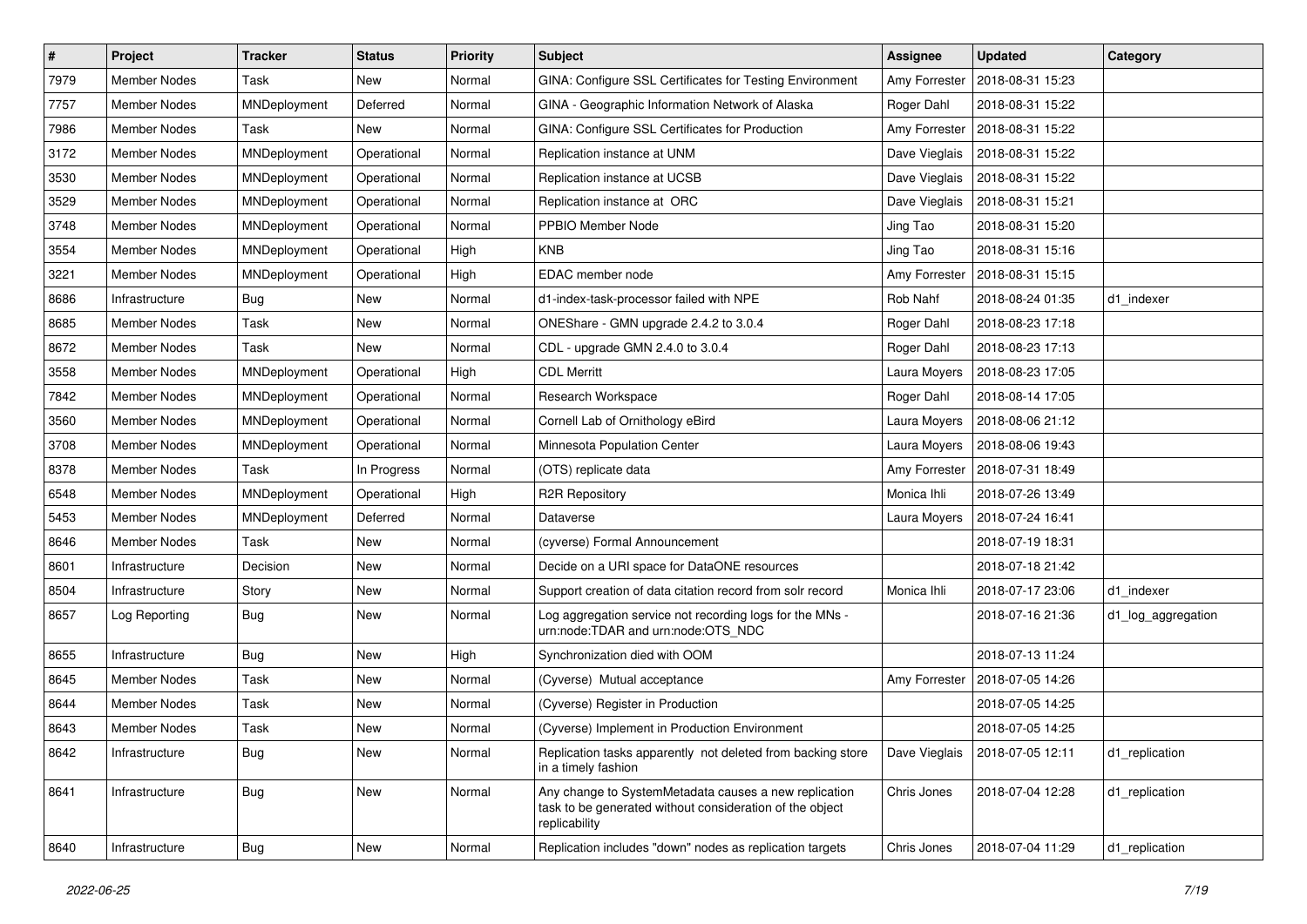| #    | Project             | <b>Tracker</b> | <b>Status</b> | <b>Priority</b> | <b>Subject</b>                                                                                       | Assignee           | <b>Updated</b>                   | Category            |
|------|---------------------|----------------|---------------|-----------------|------------------------------------------------------------------------------------------------------|--------------------|----------------------------------|---------------------|
| 8639 | Infrastructure      | Story          | New           | Normal          | Replication performance is too slow to service demand                                                | Chris Jones        | 2018-07-04 11:18                 | d1_replication      |
| 7505 | <b>Member Nodes</b> | Task           | In Progress   | Normal          | Correct generous access policies                                                                     | Roger Dahl         | 2018-07-02 20:39                 |                     |
| 8564 | Member Nodes        | Story          | New           | Normal          | (CyVerse) Testing & Development                                                                      | Rob Nahf           | 2018-07-02 19:56                 |                     |
| 8635 | Member Nodes        | Task           | New           | Normal          | DAAC: Develop or Implement MN Software                                                               |                    | 2018-07-02 15:00                 |                     |
| 8636 | Member Nodes        | Task           | New           | Normal          | DAAC: Test Registration                                                                              |                    | 2018-07-02 14:58                 |                     |
| 8634 | <b>Member Nodes</b> | Story          | New           | Normal          | DAAC: Testing & Development                                                                          | Dave Vieglais      | 2018-07-02 14:55                 |                     |
| 8633 | <b>Member Nodes</b> | Task           | In Progress   | Normal          | DAAC: Re-Training & Re-Deployment Planning                                                           | Amy Forrester      | 2018-07-02 14:53                 |                     |
| 8630 | <b>CN REST</b>      | Bug            | New           | Normal          | equivalentIdentity values use uppercase letters when the<br>same person subject values are lowercase |                    | 2018-06-26 14:15                 | d1_identity_manager |
| 8616 | Infrastructure      | Decision       | New           | Normal          | Consider expanding isotc211's indexing component's<br>keyword XPath to cover topicCategories         |                    | 2018-06-15 00:13                 |                     |
| 8523 | <b>Member Nodes</b> | Task           | In Progress   | Normal          | CAFF: Technical Requirements & Design Planning                                                       |                    | Amy Forrester   2018-06-14 14:21 |                     |
| 8614 | Member Nodes        | Task           | New           | Normal          | BCO-DMO: testing the member node                                                                     | Matthew<br>Jones   | 2018-06-13 15:48                 |                     |
| 8604 | Infrastructure      | Task           | New           | Normal          | Update the static IP lists for robots etc                                                            | Dave Vieglais      | 2018-06-07 20:56                 | d1_log_aggregation  |
| 8603 | Infrastructure      | Bug            | New           | Normal          | log aggregation incorrectly assigning location information                                           | Dave Vieglais      | 2018-06-07 20:52                 | d1_log_aggregation  |
| 8602 | Infrastructure      | Story          | New           | Normal          | Log aggregation and augmentation process mid 2018<br>updates                                         | Dave Vieglais      | 2018-06-07 20:49                 | d1_log_aggregation  |
| 7967 | Infrastructure      | Bug            | In Progress   | Normal          | The CN is not following the xml schema definition when<br>creating dataone exceptions                | Dave Vieglais      | 2018-05-23 18:13                 | Architecture Design |
| 8225 | <b>Member Nodes</b> | Story          | In Progress   | Normal          | Customize Indexing & View for gmd-pangaea                                                            | Rob Nahf           | 2018-05-17 14:30                 |                     |
| 7754 | Search UI           | Story          | In Progress   | Normal          | Support for XSL transform of various metadata formats                                                | <b>Bryce Mecum</b> | 2018-05-17 14:18                 | MetacatUI           |
| 8017 | Member Nodes        | Support        | New           | Normal          | NCEI - Implement GMN for replicating Arctic Data Center<br>Data                                      | Roger Dahl         | 2018-05-16 14:32                 |                     |
| 3531 | <b>Member Nodes</b> | MNDeployment   | Operational   | Normal          | Gulf of Alaska Data Portal                                                                           | Laura Moyers       | 2018-05-15 17:40                 |                     |
| 8594 | Member Nodes        | Task           | New           | Normal          | GOA: replicate to Research Workspace                                                                 | Matthew<br>Jones   | 2018-05-15 17:40                 |                     |
| 8589 | <b>Member Nodes</b> | Story          | New           | Normal          | ARM: Re-Discovery & Planning                                                                         |                    | 2018-05-10 21:44                 |                     |
| 8590 | <b>Member Nodes</b> | Task           | New           | Normal          | <b>ARM: Requirements Analysis</b>                                                                    |                    | 2018-05-10 20:50                 |                     |
| 3555 | Member Nodes        | MNDeployment   | Operational   | High            | <b>SANParks</b>                                                                                      | Laura Moyers       | 2018-05-09 21:19                 |                     |
| 8587 | Member Nodes        | Task           | New           | Normal          | Add DataONE Logo to SanParks website                                                                 | Jing Tao           | 2018-05-09 21:19                 |                     |
| 8573 | Infrastructure      | <b>Bug</b>     | In Progress   | Normal          | changing accessPolicies and rightHolders down the line of<br>series can cause improper sync failures | Rob Nahf           | 2018-05-03 21:52                 | d1 synchronization  |
| 8583 | DataONE API         | Feature        | New           | Normal          | Provide some mechanism for diagnosing correctness of MN<br>certificates                              | Dave Vieglais      | 2018-05-02 03:18                 |                     |
| 8574 | Search UI           | Story          | New           | Normal          | PANGAEA Temporary Fix: SID only in Data Citation                                                     | <b>Bryce Mecum</b> | 2018-05-01 01:45                 |                     |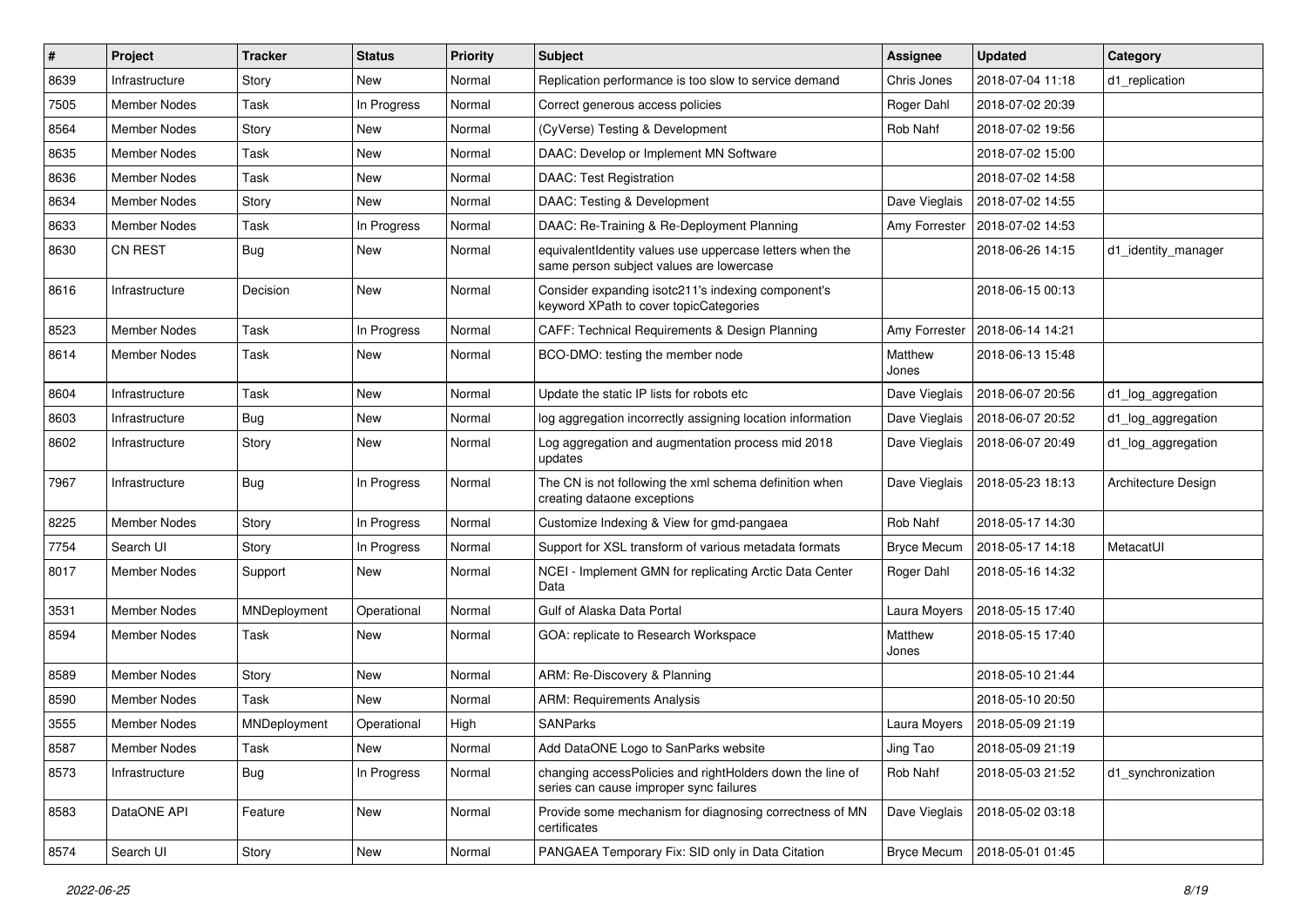| $\sharp$ | Project             | <b>Tracker</b> | <b>Status</b> | <b>Priority</b> | <b>Subject</b>                                                                      | <b>Assignee</b>  | <b>Updated</b>   | Category   |
|----------|---------------------|----------------|---------------|-----------------|-------------------------------------------------------------------------------------|------------------|------------------|------------|
| 8499     | Infrastructure      | Task           | New           | Normal          | Improve rendering of<br>http://www.isotc211.org/2005/gmd-pangaea in search UI       |                  | 2018-05-01 01:07 |            |
| 8576     | Search UI           | Task           | New           | Normal          | Remove Code Changes Specific to Appearance of Data<br>Citation for PANGAEA formatID | Monica Ihli      | 2018-04-30 13:29 |            |
| 8568     | <b>Member Nodes</b> | Story          | <b>New</b>    | Normal          | (CyVerse) Move to production                                                        |                  | 2018-04-23 21:18 |            |
| 8571     | Infrastructure      | Bug            | In Progress   | Normal          | IndexTool can't index a data object                                                 | Jing Tao         | 2018-04-23 20:13 | d1 indexer |
| 8246     | <b>Member Nodes</b> | Task           | New           | Normal          | Upgrade metacat to the latest version                                               | Jing Tao         | 2018-04-23 16:09 |            |
| 8570     | Infrastructure      | <b>Bug</b>     | New           | Normal          | index task not generated for a newly synchronized object                            | Jing Tao         | 2018-04-20 20:51 | d1 indexer |
| 8563     | Member Nodes        | MNDeployment   | New           | Normal          | Scripps Institute of Oceanography Explorer                                          |                  | 2018-04-18 16:40 |            |
| 8562     | <b>Member Nodes</b> | MNDeployment   | New           | Normal          | PSD Climate and Weather Data                                                        |                  | 2018-04-18 16:39 |            |
| 8561     | Member Nodes        | MNDeployment   | New           | Normal          | <b>PRISM Climate Data</b>                                                           |                  | 2018-04-18 16:37 |            |
| 8560     | <b>Member Nodes</b> | MNDeployment   | New           | Normal          | PPS - Precipitation Processing System                                               |                  | 2018-04-18 16:36 |            |
| 8559     | <b>Member Nodes</b> | MNDeployment   | New           | Normal          | PMM - Precipitation Measurement Missions                                            |                  | 2018-04-18 16:35 |            |
| 8558     | Member Nodes        | MNDeployment   | New           | Normal          | PDC - Polar Data Catalogue                                                          |                  | 2018-04-18 16:33 |            |
| 8557     | <b>Member Nodes</b> | MNDeployment   | New           | Normal          | Physical Oceanography Distributed Active Archive Center                             |                  | 2018-04-18 16:32 |            |
| 8556     | Member Nodes        | MNDeployment   | New           | Normal          | OAFlux (WHOI)                                                                       |                  | 2018-04-18 16:30 |            |
| 8555     | Member Nodes        | MNDeployment   | New           | Normal          | <b>NGEE Arctic</b>                                                                  |                  | 2018-04-18 16:27 |            |
| 8554     | Member Nodes        | MNDeployment   | New           | Normal          | SEDAC - NASA Socioeconomic Data and Applications<br>Center                          |                  | 2018-04-17 20:05 |            |
| 8553     | <b>Member Nodes</b> | MNDeployment   | New           | Normal          | MVCO - Martha's Vineyard Coastal Observatory                                        |                  | 2018-04-17 20:03 |            |
| 8552     | Member Nodes        | MNDeployment   | New           | Normal          | GLCF - Global Land Cover Facility                                                   |                  | 2018-04-17 20:01 |            |
| 8551     | Member Nodes        | MNDeployment   | New           | Normal          | Forest Service Research Data Archive                                                |                  | 2018-04-17 20:00 |            |
| 8550     | <b>Member Nodes</b> | MNDeployment   | New           | Normal          | ESGF - Earth System Grid Federation                                                 |                  | 2018-04-17 19:58 |            |
| 8549     | Member Nodes        | MNDeployment   | New           | Normal          | Earth Resources Observation and Science Center                                      |                  | 2018-04-17 19:55 |            |
| 8548     | Member Nodes        | MNDeployment   | New           | Normal          | Earthdata powered by EOSDIS                                                         |                  | 2018-04-17 19:51 |            |
| 4115     | Member Nodes        | MNDeployment   | Deferred      | Normal          | <b>UTK Institutional Repository</b>                                                 |                  | 2018-04-17 17:32 |            |
| 3176     | Member Nodes        | MNDeployment   | New           | Low             | QUT member node                                                                     | Matthew<br>Jones | 2018-04-17 17:30 |            |
| 3683     | Member Nodes        | MNDeployment   | New           | Low             | <b>Purdue University Libraries</b>                                                  |                  | 2018-04-17 17:30 |            |
| 7758     | Member Nodes        | MNDeployment   | New           | Low             | Polar Rock Repository (PRR) at Ohio State                                           |                  | 2018-04-17 17:28 |            |
| 7145     | Member Nodes        | MNDeployment   | New           | Low             | PlutoF                                                                              |                  | 2018-04-17 17:26 |            |
| 3691     | Member Nodes        | MNDeployment   | New           | Low             | National Institute for Amazon Research                                              |                  | 2018-04-17 17:25 |            |
| 3235     | Member Nodes        | MNDeployment   | New           | Low             | LITS - Long-Term Individual base Time Series project<br>member node                 |                  | 2018-04-17 17:23 |            |
| 3480     | <b>Member Nodes</b> | MNDeployment   | New           | Low             | Globe.gov                                                                           | Laura Moyers     | 2018-04-17 17:23 |            |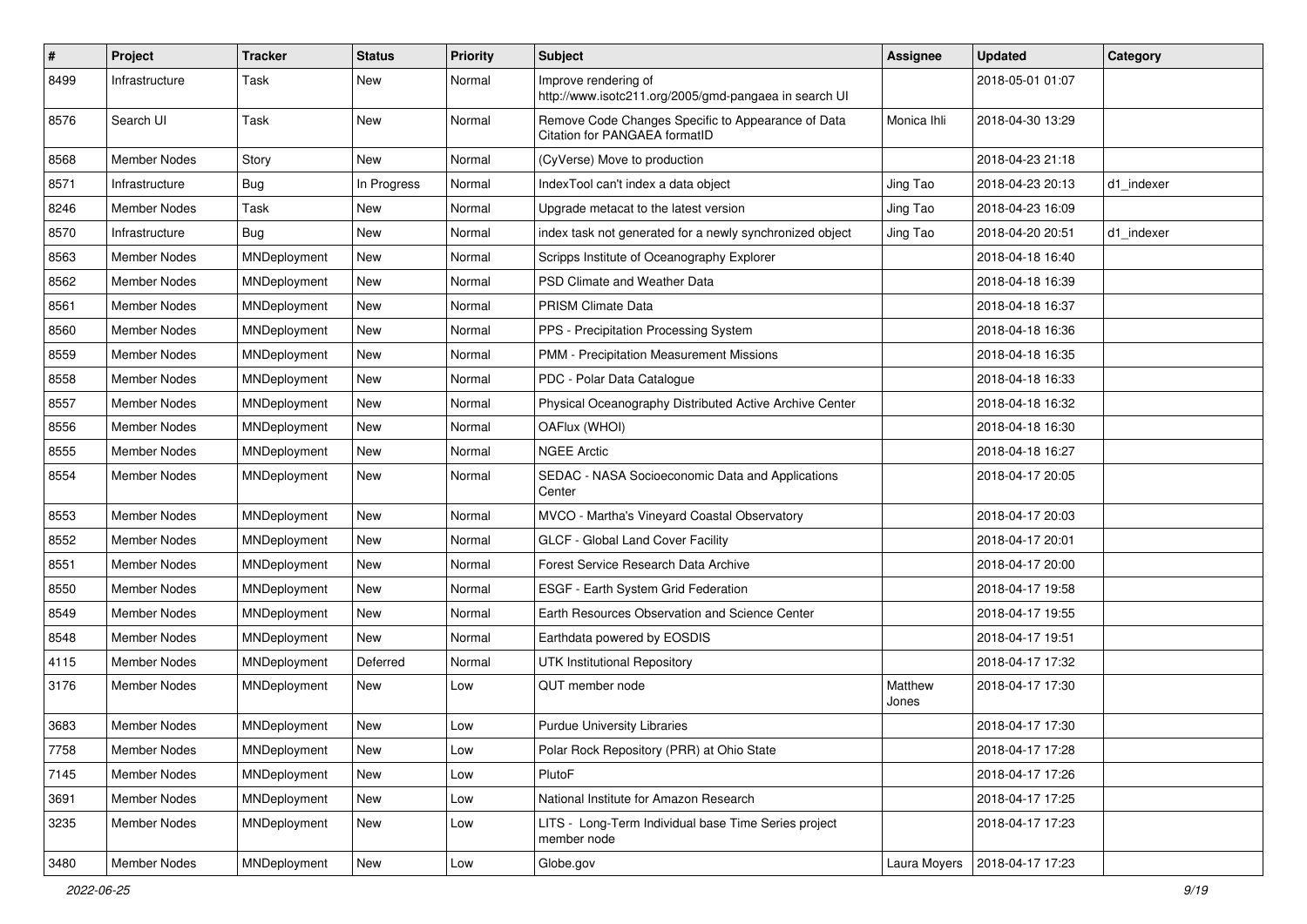| $\sharp$ | Project                         | <b>Tracker</b> | <b>Status</b> | <b>Priority</b> | Subject                                                                                   | Assignee            | <b>Updated</b>   | Category   |
|----------|---------------------------------|----------------|---------------|-----------------|-------------------------------------------------------------------------------------------|---------------------|------------------|------------|
| 8009     | <b>Member Nodes</b>             | MNDeployment   | New           | Low             | Geometabolome                                                                             | Laura Moyers        | 2018-04-17 17:22 |            |
| 7973     | <b>Member Nodes</b>             | MNDeployment   | New           | Low             | Alaska Energy Data Gateway                                                                | Amy Forrester       | 2018-04-17 17:21 |            |
| 7549     | Member Nodes                    | MNDeployment   | New           | Low             | COS - the Center for Open Science                                                         | Laura Moyers        | 2018-04-17 17:20 |            |
| 3258     | Member Nodes                    | MNDeployment   | New           | Low             | CitSci.org MN                                                                             | <b>Bruce Wilson</b> | 2018-04-17 17:19 |            |
| 7851     | <b>Member Nodes</b>             | MNDeployment   | New           | Low             | CESAB - Center for Synthesis and Analysis for Biodiversity                                | Laura Moyers        | 2018-04-17 17:19 |            |
| 3240     | Member Nodes                    | MNDeployment   | New           | Low             | AZGS - Arizona Geological Survey member node                                              |                     | 2018-04-17 17:18 |            |
| 3520     | <b>Member Nodes</b>             | MNDeployment   | New           | Low             | <b>ARCTOS Collaborative Collection Management Solution</b>                                | Dave Vieglais       | 2018-04-17 17:18 |            |
| 3241     | <b>Member Nodes</b>             | MNDeployment   | New           | Low             | ALA - Atlas of Living Australia member node                                               |                     | 2018-04-17 17:14 |            |
| 3239     | Member Nodes                    | MNDeployment   | New           | Normal          | "Nitrous Oxide emissions Network" member node                                             |                     | 2018-04-17 17:13 |            |
| 8030     | <b>Member Nodes</b>             | MNDeployment   | New           | Normal          | <b>UCAR Research Data Archive</b>                                                         | Laura Moyers        | 2018-04-16 17:39 |            |
| 7296     | Member Nodes                    | MNDeployment   | Planning      | Normal          | GCOOS                                                                                     | Monica Ihli         | 2018-04-16 15:53 |            |
| 7962     | <b>Member Nodes</b>             | MNDeployment   | Deferred      | Low             | Alaska EPSCoR                                                                             | Rebecca<br>Koskela  | 2018-04-13 18:28 |            |
| 8536     | Infrastructure                  | <b>Bug</b>     | In Progress   | Normal          | resource Map update when metadata SID is used is not<br>indexed                           | Rob Nahf            | 2018-04-12 20:55 | d1_indexer |
| 8541     | Infrastructure                  | <b>Bug</b>     | New           | Normal          | index shutdown threw exception                                                            | Rob Nahf            | 2018-04-12 16:44 | d1_indexer |
| 8540     | Infrastructure                  | Story          | New           | Normal          | interesting 15 minute Hazelcast timeout in IndexProcessor                                 | Rob Nahf            | 2018-04-12 04:32 | d1 indexer |
| 8522     | Member Nodes                    | Task           | In Progress   | Normal          | <b>CAFF: MN Communications</b>                                                            | Amy Forrester       | 2018-04-11 14:48 |            |
| 8539     | Member Nodes                    | MNDeployment   | New           | Normal          | NASA Distributed Active Archive Center at National Snow &<br>Ice Data Center (NASA DAAC)  |                     | 2018-04-10 19:19 |            |
| 5457     | <b>Member Nodes</b>             | MNDeployment   | New           | Normal          | NSIDC- National Snow and Ice Data Center                                                  | <b>Bruce Wilson</b> | 2018-04-10 19:12 |            |
| 8529     | DataONE API                     | Task           | New           | Normal          | Add field to Solr index that includes the obsolescence chain                              |                     | 2018-04-10 05:21 |            |
| 8537     | Infrastructure                  | Story          | New           | Normal          | indexer doesn't populate SID-defined relationships unless<br>new resourceMap is submitted | Rob Nahf            | 2018-04-09 22:51 | d1 indexer |
| 8259     | <b>Member Nodes</b>             | MNDeployment   | <b>New</b>    | Normal          | Neotoma Paleoecology Database                                                             | Amy Forrester       | 2018-04-09 21:14 |            |
| 8535     | <b>Member Nodes</b>             | Story          | In Progress   | Normal          | Neotoma: Story: Discovery & Planning                                                      | Amy Forrester       | 2018-04-09 21:14 |            |
| 8534     | Member Nodes                    | Task           | New           | Normal          | GCOOS: Technical Requirements & Design Planning                                           |                     | 2018-04-09 20:18 |            |
| 8521     | Member Nodes                    | Story          | New           | Normal          | CAFF: Testing & Development                                                               |                     | 2018-04-06 15:17 |            |
| 8531     | <b>Member Nodes</b>             | Task           | New           | Normal          | Training & education                                                                      |                     | 2018-04-06 15:11 |            |
| 8358     | Member Nodes                    | Story          | In Progress   | Normal          | Discovery & Planning (CAFF)                                                               | Amy Forrester       | 2018-04-06 14:56 |            |
| 8528     | DataONE API                     | Task           | New           | Normal          | Add MNRead.getVersions, CNRead.getVersions                                                |                     | 2018-04-03 19:26 |            |
| 8519     | <b>Testing MN</b><br>Management | Task           | New           | Normal          | meow: Formal Announcement                                                                 |                     | 2018-03-22 20:45 |            |
| 8518     | <b>Testing MN</b><br>Management | Task           | New           | Normal          | meow: Mutual Acceptance                                                                   |                     | 2018-03-22 20:45 |            |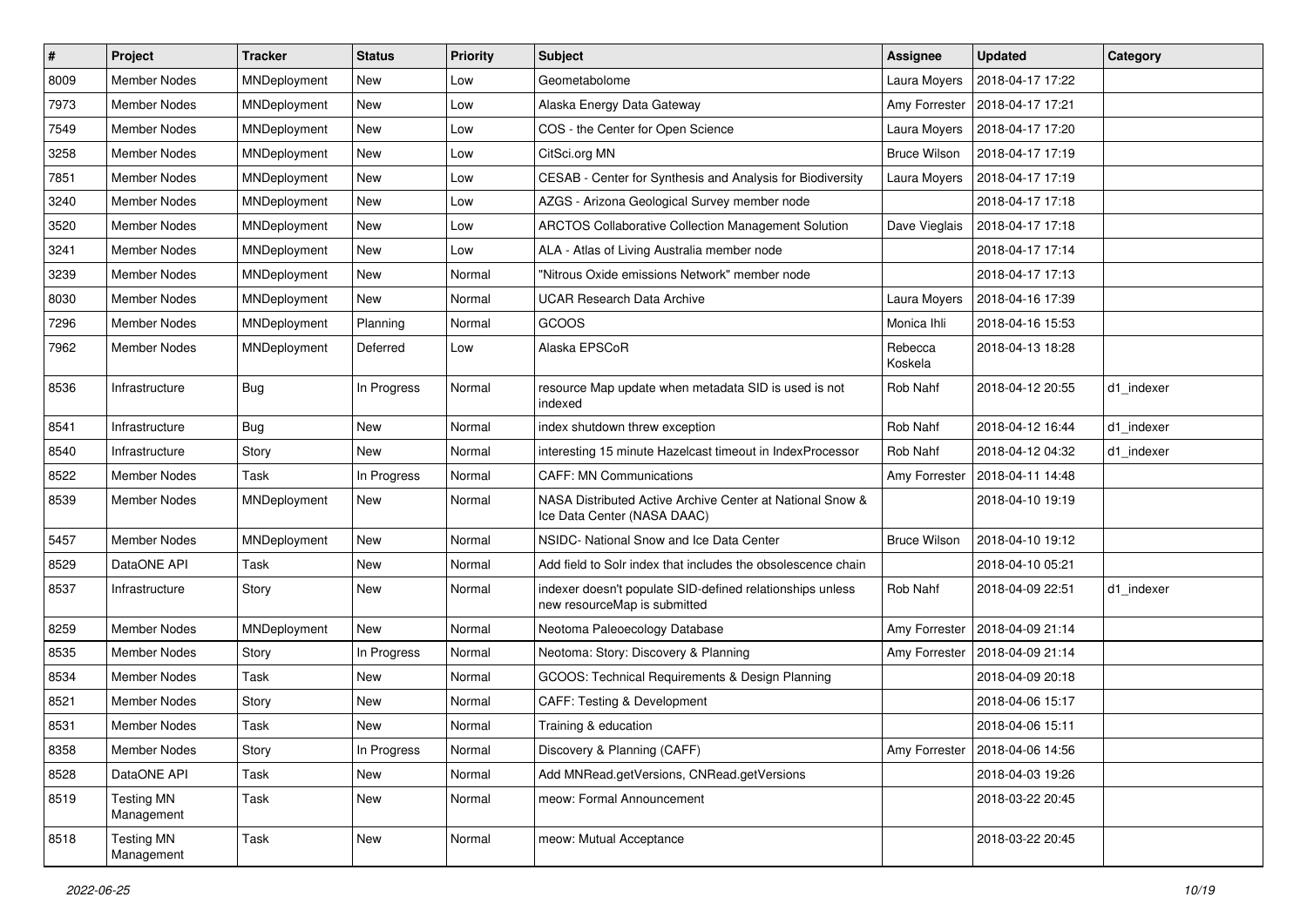| $\#$ | Project                         | <b>Tracker</b> | <b>Status</b> | <b>Priority</b> | <b>Subject</b>                                                                                            | <b>Assignee</b> | <b>Updated</b>   | Category           |
|------|---------------------------------|----------------|---------------|-----------------|-----------------------------------------------------------------------------------------------------------|-----------------|------------------|--------------------|
| 8517 | <b>Testing MN</b><br>Management | Task           | New           | Normal          | meow: Register in Production                                                                              |                 | 2018-03-22 20:45 |                    |
| 8516 | <b>Testing MN</b><br>Management | Task           | New           | Normal          | meow: Implement in Production                                                                             |                 | 2018-03-22 20:45 |                    |
| 8461 | <b>Testing MN</b><br>Management | MNDeployment   | New           | Normal          | MEOW - Monitoring Ecosystems & Oceans in Wales                                                            |                 | 2018-03-22 20:45 |                    |
| 8515 | <b>Testing MN</b><br>Management | Story          | New           | Normal          | meow: Move to Production                                                                                  |                 | 2018-03-22 20:45 |                    |
| 8514 | Infrastructure                  | Task           | New           | Normal          | deploy new Metacat / synchronization slows down because of Rob Nahf<br>increased cn.create times          |                 | 2018-03-22 17:07 | d1 synchronization |
| 8222 | Infrastructure                  | Task           | New           | Normal          | reindex all isotc211 content in production to reflect final<br>decisions from origin field mapping        | Dave Vieglais   | 2018-03-22 16:56 | d1_indexer         |
| 8361 | Infrastructure                  | <b>Bug</b>     | New           | Normal          | index processor throws unhandled NPE if task<br>systemMetadata is null                                    | Rob Nahf        | 2018-03-22 16:54 | d1_indexer         |
| 8469 | CN REST                         | Task           | In Progress   | Normal          | evaluate if ORCID API will continue to work after 1.2 is<br>deprecated                                    | Jing Tao        | 2018-03-22 16:54 | d1 portal servlet  |
| 8470 | Infrastructure                  | Story          | New           | Normal          | Make the spring context of the d1 index processor daemon<br>more configurable                             | Jing Tao        | 2018-03-22 16:53 | d1 indexer         |
| 8507 | Infrastructure                  | Task           | New           | Normal          | Support generation of citation metadata records from dublin<br>core                                       |                 | 2018-03-19 22:37 |                    |
| 8505 | Infrastructure                  | Task           | New           | Normal          | Review solr terms for coverage of data citation elements                                                  | Monica Ihli     | 2018-03-19 21:57 |                    |
| 8500 | Infrastructure                  | Bug            | New           | High            | Geohash not calculated properly                                                                           | Jing Tao        | 2018-03-14 17:06 | d1 indexer         |
| 8105 | Infrastructure                  | Task           | New           | Normal          | Remove dataone-mercury from production CNs                                                                | Jing Tao        | 2018-03-02 22:17 | d1 mercury         |
| 8448 | Infrastructure                  | Bug            | New           | Normal          | d1_cn_index_tool doesn't reindex an pid from a given file                                                 | Jing Tao        | 2018-03-02 22:06 | d1 indexer         |
| 8380 | Infrastructure                  | <b>Bug</b>     | New           | Normal          | MN.update method doesn't check if the authoritativeMN is<br>null on the system metadata of the new object | Jing Tao        | 2018-03-02 21:53 | Metacat            |
| 8228 | Infrastructure                  | <b>Bug</b>     | New           | Normal          | Excessive replicas requested by integration test                                                          | Rob Nahf        | 2018-03-02 21:52 | d1 integration     |
| 8230 | Infrastructure                  | Task           | New           | Normal          | review bouncy castle version                                                                              | Rob Nahf        | 2018-03-02 21:48 | d1 libclient java  |
| 8162 | Infrastructure                  | Story          | New           | Normal          | Replication tasks can contain stale potential target nodes                                                | Rob Nahf        | 2018-03-02 21:47 | d1 replication     |
| 8467 | <b>Testing MN</b><br>Management | Task           | New           | Normal          | test: Display as Upcoming                                                                                 |                 | 2018-03-01 21:04 |                    |
| 8466 | <b>Testing MN</b><br>Management | Task           | New           | Normal          | test: Test Registration                                                                                   |                 | 2018-03-01 21:04 |                    |
| 8465 | <b>Testing MN</b><br>Management | Task           | New           | Normal          | test: Develop or Implement MN Software                                                                    |                 | 2018-03-01 21:04 |                    |
| 8464 | <b>Testing MN</b><br>Management | Task           | New           | Normal          | test: Metadata Validation                                                                                 |                 | 2018-03-01 21:04 |                    |
| 8463 | <b>Testing MN</b><br>Management | Story          | New           | Normal          | test: Testing & Development                                                                               |                 | 2018-03-01 21:04 |                    |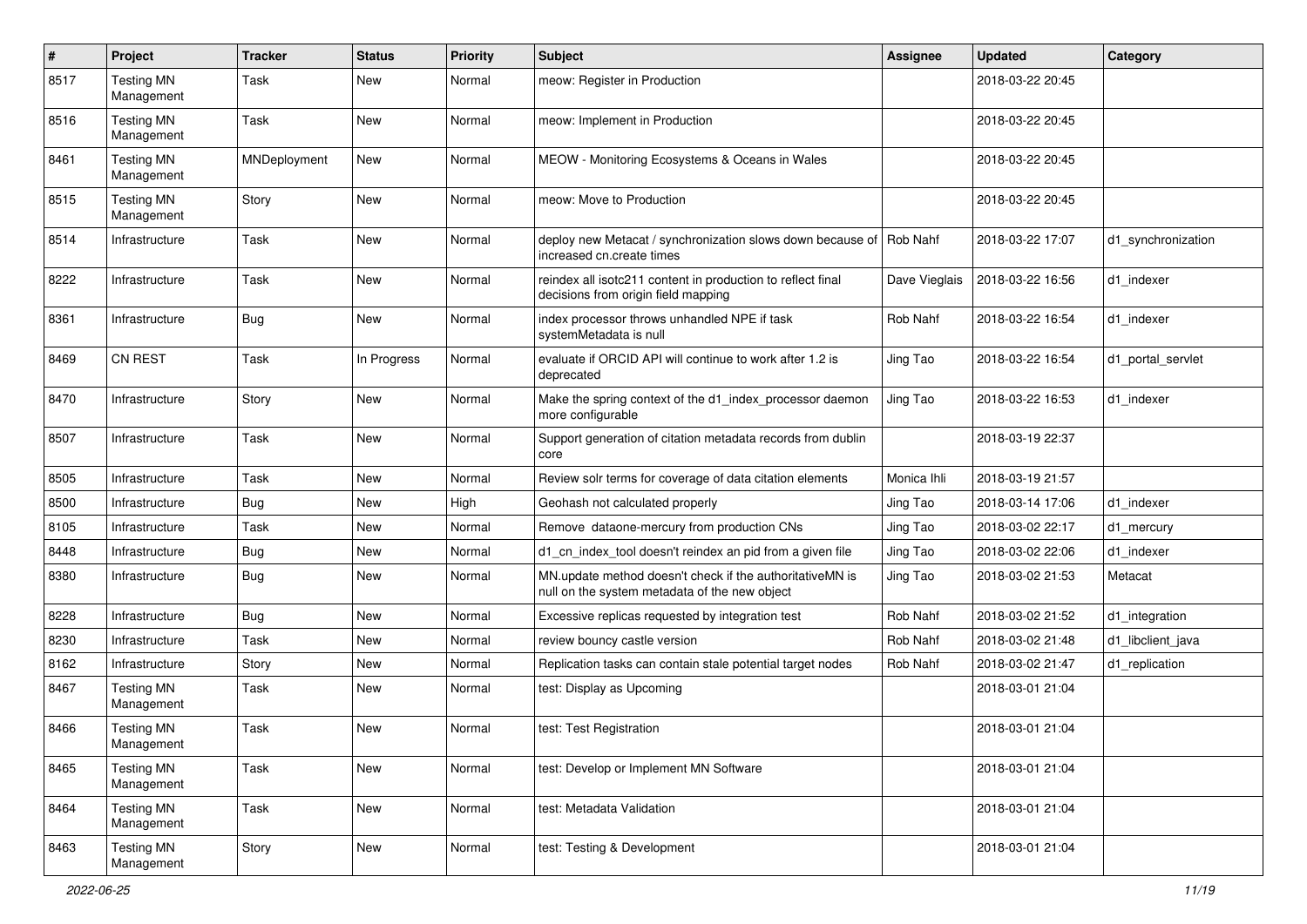| $\sharp$ | Project                         | <b>Tracker</b> | <b>Status</b> | Priority | <b>Subject</b>                                                                                                          | Assignee      | <b>Updated</b>   | Category           |
|----------|---------------------------------|----------------|---------------|----------|-------------------------------------------------------------------------------------------------------------------------|---------------|------------------|--------------------|
| 8462     | <b>Testing MN</b><br>Management | MNDeployment   | New           | Normal   | Test MN ticket                                                                                                          |               | 2018-03-01 20:57 |                    |
| 8383     | <b>Testing MN</b><br>Management | Task           | <b>New</b>    | Normal   | <b>Feasibility Assessment</b>                                                                                           |               | 2018-02-27 17:32 |                    |
| 8382     | <b>Testing MN</b><br>Management | Task           | New           | Normal   | Initial Communications                                                                                                  |               | 2018-02-27 17:32 |                    |
| 8381     | <b>Testing MN</b><br>Management | Story          | New           | Normal   | Discovery                                                                                                               |               | 2018-02-27 17:32 |                    |
| 8379     | Infrastructure                  | <b>Bug</b>     | New           | Normal   | remove or improve AuthLdap.getGroups logging statement                                                                  | Jing Tao      | 2018-02-27 16:51 | Metacat            |
| 8356     | <b>Testing MN</b><br>Management | Task           | New           | Normal   | Formal Announcement                                                                                                     |               | 2018-02-23 19:06 |                    |
| 8344     | <b>Testing MN</b><br>Management | Task           | New           | Normal   | <b>MN Communications</b>                                                                                                |               | 2018-02-22 19:47 |                    |
| 8342     | <b>Testing MN</b><br>Management | Task           | <b>New</b>    | Normal   | <b>Feasibility Assessment</b>                                                                                           |               | 2018-02-22 19:19 |                    |
| 8341     | <b>Testing MN</b><br>Management | Task           | New           | Normal   | Initial Communications                                                                                                  |               | 2018-02-22 19:14 |                    |
| 8376     | Infrastructure                  | Feature        | New           | Normal   | Make the script file - insertOrUpdateObjectFormatList.sh (in<br>metacat cn buildout) change the user name automatically | Jing Tao      | 2018-02-21 22:48 | d1 cn buildout     |
| 8106     | Infrastructure                  | <b>Bug</b>     | Testing       | Normal   | Difficulty Distinguishing Between Different Kinds of Failed<br>Sync "Not Found" Error Messages                          | Rob Nahf      | 2018-02-20 16:57 | d1_synchronization |
| 8161     | Infrastructure                  | <b>Bug</b>     | New           | Normal   | d1-processing Out of Memory Error                                                                                       | Dave Vieglais | 2018-02-20 16:19 | d1 process daemon  |
| 8369     | Infrastructure                  | Task           | New           | Normal   | Verify operation and transfer DNS                                                                                       | Dave Vieglais | 2018-02-15 17:40 |                    |
| 8362     | Infrastructure                  | Task           | New           | Normal   | Add the indication that the cn account list is sliced                                                                   |               | 2018-02-12 17:48 |                    |
| 8353     | <b>Testing MN</b><br>Management | Task           | New           | Normal   | Implement in Production                                                                                                 |               | 2018-02-08 15:29 |                    |
| 8355     | <b>Testing MN</b><br>Management | Task           | New           | Normal   | <b>Mutual Acceptance</b>                                                                                                |               | 2018-02-08 15:28 |                    |
| 8354     | <b>Testing MN</b><br>Management | Task           | New           | Normal   | Register in Production                                                                                                  |               | 2018-02-08 15:28 |                    |
| 8352     | <b>Testing MN</b><br>Management | Story          | New           | Normal   | Move to Production                                                                                                      |               | 2018-02-08 15:28 |                    |
| 8351     | <b>Testing MN</b><br>Management | Task           | New           | Normal   | Display as Upcoming                                                                                                     |               | 2018-02-08 15:28 |                    |
| 8350     | <b>Testing MN</b><br>Management | Task           | New           | Normal   | <b>Test Registration</b>                                                                                                |               | 2018-02-08 15:28 |                    |
| 8349     | <b>Testing MN</b><br>Management | Task           | New           | Normal   | Develop or Implement MN Software                                                                                        |               | 2018-02-08 15:28 |                    |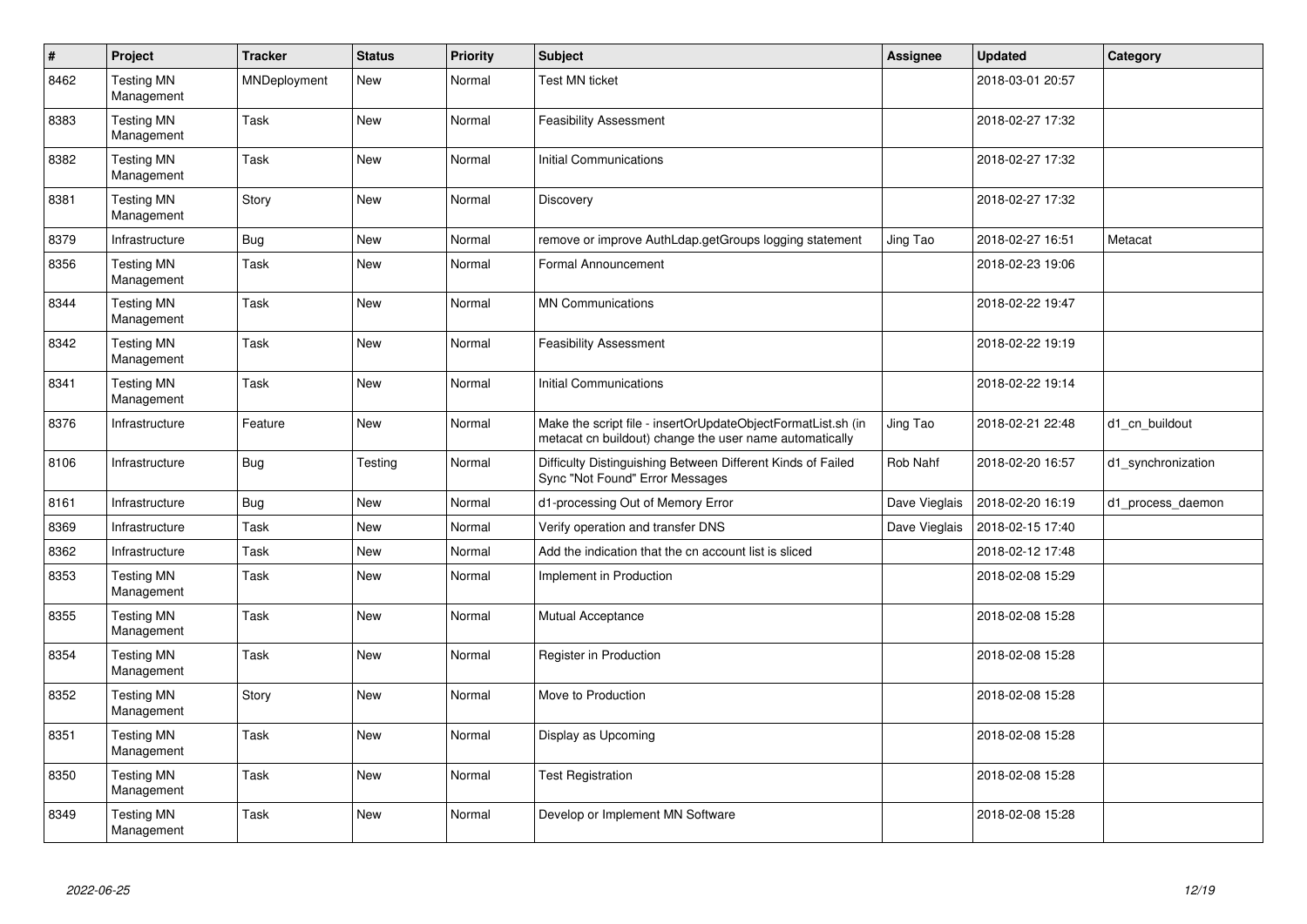| #    | Project                         | <b>Tracker</b> | <b>Status</b> | <b>Priority</b> | <b>Subject</b>                                                                               | Assignee      | <b>Updated</b>   | Category                         |
|------|---------------------------------|----------------|---------------|-----------------|----------------------------------------------------------------------------------------------|---------------|------------------|----------------------------------|
| 8348 | <b>Testing MN</b><br>Management | Task           | New           | Normal          | Metadata Validation                                                                          |               | 2018-02-08 15:28 |                                  |
| 8347 | <b>Testing MN</b><br>Management | Story          | New           | Normal          | Testing & Development                                                                        |               | 2018-02-08 15:28 |                                  |
| 8346 | <b>Testing MN</b><br>Management | Task           | New           | Normal          | Training & Education                                                                         |               | 2018-02-08 15:28 |                                  |
| 8345 | <b>Testing MN</b><br>Management | Task           | <b>New</b>    | Normal          | <b>Technical Requirements</b>                                                                |               | 2018-02-08 15:28 |                                  |
| 8343 | <b>Testing MN</b><br>Management | Story          | New           | Normal          | Planning                                                                                     |               | 2018-02-08 15:28 |                                  |
| 8294 | <b>Testing MN</b><br>Management | MNDeployment   | New           | Normal          | Test Node 2                                                                                  |               | 2018-02-08 15:28 |                                  |
| 8340 | <b>Testing MN</b><br>Management | Story          | New           | Normal          | Discovery                                                                                    |               | 2018-02-08 15:28 |                                  |
| 8307 | Infrastructure                  | Story          | New           | Normal          | Check node subject on node registration and subsequent<br>calls                              | Jing Tao      | 2018-02-06 20:06 | d1_cn_node_registry              |
| 8308 | Infrastructure                  | Task           | New           | Normal          | Review use of /node/subject in the node documents                                            |               | 2018-02-06 20:05 |                                  |
| 8247 | <b>Member Nodes</b>             | Task           | New           | Normal          | Verify upgraded metacat is operating correctly as a<br>production member node.               | Jing Tao      | 2018-02-02 15:49 |                                  |
| 7553 | <b>Member Nodes</b>             | MNDeployment   | New           | Normal          | OOI - Ocean Observatories Initiative                                                         | Laura Moyers  | 2018-01-25 17:51 |                                  |
| 8244 | Member Nodes                    | Story          | New           | Normal          | Upgrade Member Node to current version of Metacat (IOE)                                      | Amy Forrester | 2018-01-25 15:36 |                                  |
| 5890 | Member Nodes                    | Task           | New           | Normal          | <b>GBIF: Authentication and Authorization</b>                                                |               | 2018-01-22 21:16 |                                  |
| 5895 | <b>Member Nodes</b>             | Story          | <b>New</b>    | Normal          | GBIF: Transition to production                                                               |               | 2018-01-22 18:41 |                                  |
| 7910 | Infrastructure                  | Task           | <b>New</b>    | Normal          | schema validation behavior                                                                   | Rob Nahf      | 2018-01-18 02:41 | d1_common_java                   |
| 725  | Infrastructure                  | Story          | In Progress   | Normal          | Create Authentication and Access control design<br>specifications                            | Dave Vieglais | 2018-01-17 20:52 | Documentation                    |
| 1644 | DataONE API                     | Story          | New           | Normal          | Develop an object format creation policy                                                     |               | 2018-01-17 20:46 |                                  |
| 2488 | Infrastructure                  | Story          | <b>New</b>    | Normal          | Changing the authoritativeMembernode will require all<br>replica's systemMetadata be updated | Dave Vieglais | 2018-01-17 20:39 | d1_synchronization               |
| 2548 | Infrastructure                  | Story          | <b>New</b>    | Normal          | recasting untrusted certs to public poses accessibility<br>inconsistency to users            |               | 2018-01-17 20:36 | Authentication,<br>Authorization |
| 2944 | Infrastructure                  | Story          | New           | Normal          | Design and implement a MN kill switch mechanism                                              | Dave Vieglais | 2018-01-17 20:30 | <b>Support Operations</b>        |
| 3591 | Infrastructure                  | Story          | In Progress   | Normal          | Content consistency checks for new member nodes                                              | Rob Nahf      | 2018-01-17 20:23 | <b>MNWebChecker</b>              |
| 3656 | Infrastructure                  | Story          | New           | Normal          | integration testing: what are acceptable pids for update?                                    | Roger Dahl    | 2018-01-17 20:22 |                                  |
| 3666 | Java Client                     | Story          | In Progress   | Low             | D1Client.listUpdateHistory() needs to handle changing<br>access policies                     | Rob Nahf      | 2018-01-17 20:19 | d1 libclient java                |
| 3720 | Infrastructure                  | Story          | New           | Normal          | resource maps should be validated                                                            | Dave Vieglais | 2018-01-17 20:17 | Documentation                    |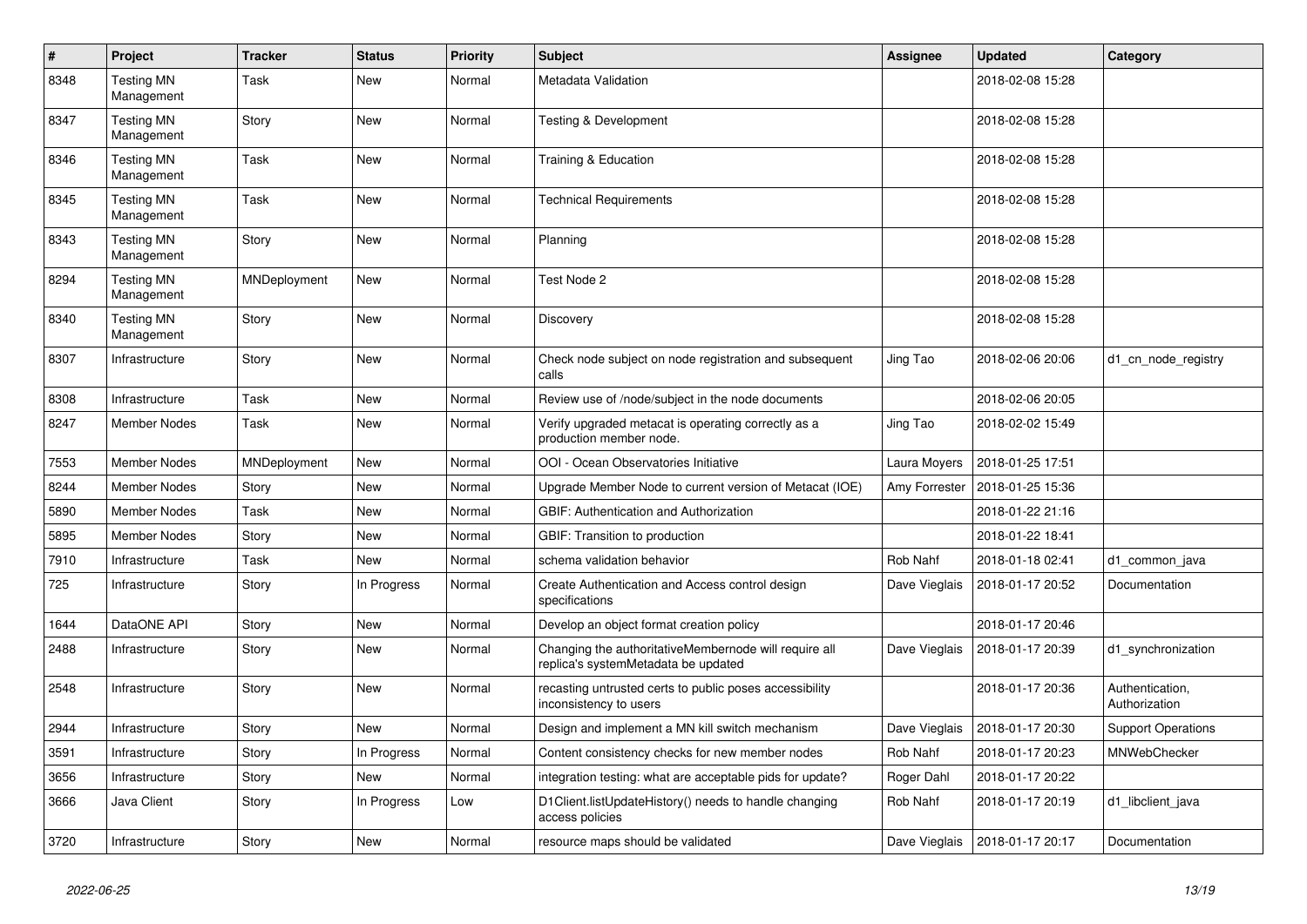| #    | Project                 | <b>Tracker</b> | <b>Status</b> | <b>Priority</b> | Subject                                                                                  | <b>Assignee</b> | <b>Updated</b>   | Category               |
|------|-------------------------|----------------|---------------|-----------------|------------------------------------------------------------------------------------------|-----------------|------------------|------------------------|
| 4188 | Infrastructure          | Story          | In Progress   | Normal          | dataone Exception definition and implementation requires<br>clarification                | Dave Vieglais   | 2018-01-17 20:05 | d1 schemas             |
| 4278 | Infrastructure          | Story          | New           | Normal          | EML indexing - handle multiple temporalCoverage and<br>spatialCoverage elements          | Jing Tao        | 2018-01-17 20:04 | d1 indexer             |
| 4463 | Infrastructure          | Story          | In Progress   | Normal          | Incorporate Node Replication Policy into replication<br>processing                       | Rob Nahf        | 2018-01-17 20:03 | d1 replication         |
| 4650 | Infrastructure          | Story          | New           | Normal          | Allow MN to bias resolve to the authoritative MN                                         | Rob Nahf        | 2018-01-17 20:00 | d1_cn_common           |
| 5141 | Infrastructure          | Story          | In Progress   | Normal          | Describe the mn.updateSystemMetadata behavior in use<br>case document                    | Dave Vieglais   | 2018-01-17 19:58 | Documentation          |
| 5468 | <b>Python Libraries</b> | Story          | New           | Low             | Remove dead code from D1 Python stack                                                    | Roger Dahl      | 2018-01-17 19:57 |                        |
| 6056 | Infrastructure          | Story          | New           | Normal          | remove log aggregation processing from d1-processing Linux<br>service                    | Dave Vieglais   | 2018-01-17 19:55 | d1_log_aggregation     |
| 6071 | Infrastructure          | Story          | In Progress   | Normal          | Release Notes and documentation                                                          | Dave Vieglais   | 2018-01-17 19:53 | Documentation          |
| 6377 | Infrastructure          | Story          | In Progress   | Normal          | Review CNode initialization in ReplicationManager - it doesn't<br>use local CN reference | Rob Nahf        | 2018-01-17 19:52 | d1 replication         |
| 6395 | Infrastructure          | Story          | In Progress   | Normal          | Menber Node testers are stuck when the MNWebTester<br>hangs / crashes                    | Rob Nahf        | 2018-01-17 19:51 | MNWebChecker           |
| 6513 | Infrastructure          | Story          | New           | Normal          | Create a Local Cache of all Membernode log records on the<br>single master CN            | Dave Vieglais   | 2018-01-17 19:49 | d1 log aggregation     |
| 6543 | Infrastructure          | Story          | New           | Normal          | Support RIF-CS metadata standard                                                         | Dave Vieglais   | 2018-01-17 19:46 | Format ID              |
| 6796 | Python Libraries        | Story          | New           | Normal          | Migrate to Python v3                                                                     | Roger Dahl      | 2018-01-17 19:43 |                        |
| 6850 | Java Client             | Story          | New           | Normal          | automate Java Client releases                                                            | Rob Nahf        | 2018-01-17 19:42 | d1_libclient_java      |
| 6883 | Infrastructure          | Story          | New           | Normal          | support for ESRI Shapefile object format                                                 |                 | 2018-01-17 19:40 | Format ID              |
| 7224 | Infrastructure          | Story          | New           | Normal          | push synchronization request status indicator:<br>synchronizeStatus method option        |                 | 2018-01-17 19:38 | Architecture Design    |
| 7559 | Infrastructure          | Story          | New           | Normal          | Develop plan for securing application passwords in the CN<br>stack                       | Dave Vieglais   | 2018-01-17 19:34 | Architecture Design    |
| 7605 | Infrastructure          | Story          | New           | Normal          | MemberNodes not authorizing CN to harvest log records                                    | Dave Vieglais   | 2018-01-17 19:33 | Environment.Production |
| 7650 | Infrastructure          | Story          | New           | Normal          | DAO for SystemMetadata changes the<br>SystemMetadata.replicationPolicy                   | Rob Nahf        | 2018-01-17 19:31 | d1 cn common           |
| 7668 | Infrastructure          | Story          | New           | Normal          | Determine how indexing of data packages should work                                      | Jing Tao        | 2018-01-17 19:28 | d1 indexer             |
| 7713 | Infrastructure          | Story          | New           | Normal          | d1DebConfig.xml should be versioned in dataone-cn-os-core                                | Rob Nahf        | 2018-01-17 19:24 | d1_cn_buildout         |
| 7716 | Infrastructure          | Story          | In Progress   | Normal          | How to facilitate resubmission of sync Failures?                                         | Dave Vieglais   | 2018-01-17 19:22 | d1 synchronization     |
| 7807 | Infrastructure          | Story          | New           | Low             | cn.synchronize should support synchronization failure<br>corrections.                    |                 | 2018-01-17 19:15 | Architecture Design    |
| 7810 | Infrastructure          | Story          | New           | Normal          | Need to avoid buffer overflow condition during HTTP client<br>TLS renegotiation          | Rob Nahf        | 2018-01-17 19:09 |                        |
| 7832 | Infrastructure          | Story          | In Progress   | Normal          | migrate from JibX to JAXB for XML binding / codegen                                      | Rob Nahf        | 2018-01-17 19:06 | d1_common_java         |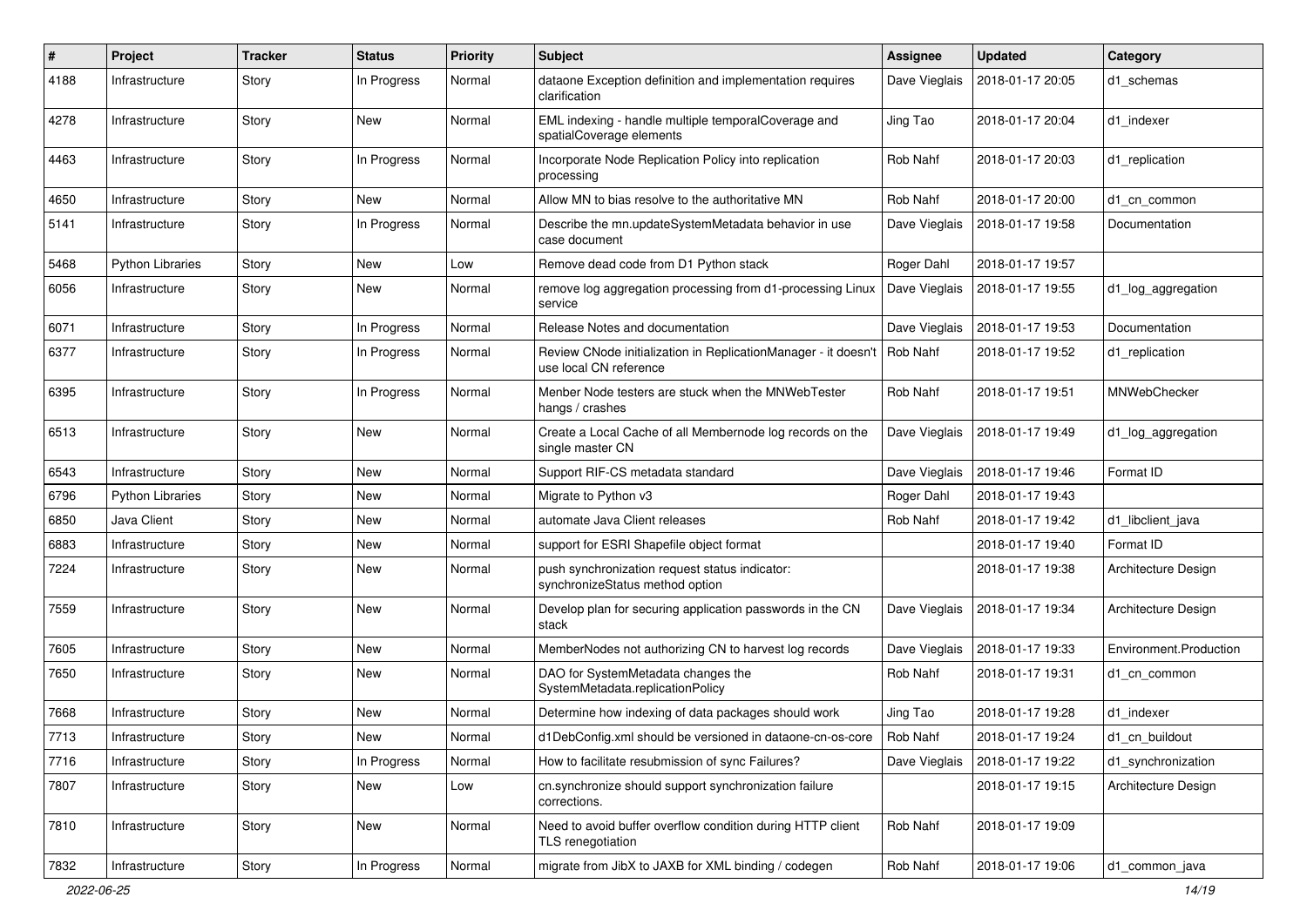| #    | Project        | <b>Tracker</b> | <b>Status</b> | <b>Priority</b> | <b>Subject</b>                                                                                                           | <b>Assignee</b>     | <b>Updated</b>   | Category                         |
|------|----------------|----------------|---------------|-----------------|--------------------------------------------------------------------------------------------------------------------------|---------------------|------------------|----------------------------------|
| 7859 | Infrastructure | Story          | New           | Normal          | Add formatID for the STL 3d model file format                                                                            | Dave Vieglais       | 2018-01-17 19:04 |                                  |
| 7882 | Infrastructure | Story          | In Progress   | Normal          | Tune CN logfile management                                                                                               | Dave Vieglais       | 2018-01-17 19:03 |                                  |
| 7889 | Infrastructure | Story          | New           | Normal          | Synchronization not happening when authoritativeMN is not<br>set correctly.                                              | Rob Nahf            | 2018-01-17 19:01 | d1_synchronization               |
| 8061 | Infrastructure | Story          | <b>New</b>    | Normal          | develop queue-based processing system for the CN                                                                         | Rob Nahf            | 2018-01-17 19:00 | Architecture Design              |
| 7920 | Infrastructure | Story          | In Progress   | Normal          | migrate apache2 authorization rules from 2.2 conforming to<br>2.4                                                        | Dave Vieglais       | 2018-01-17 18:59 | d1_cn_buildout                   |
| 8036 | Infrastructure | Story          | New           | Normal          | synchronization should respond to various MN down<br>conditions to avoid syncFailures                                    | Rob Nahf            | 2018-01-17 18:55 | d1 synchronization               |
| 8032 | Python GMN     | Story          | In Progress   | Normal          | GMN v2                                                                                                                   | Roger Dahl          | 2018-01-17 18:55 |                                  |
| 8038 | Infrastructure | Story          | In Progress   | Normal          | connect logging output to a log analysis tool                                                                            | Dave Vieglais       | 2018-01-17 18:52 | d1_synchronization               |
| 8049 | Infrastructure | Story          | In Progress   | Normal          | Support synchronization of system metadata for unhosted<br>METADATA and RES_MAP objects                                  |                     | 2018-01-17 18:50 | Architecture Design              |
| 8073 | Python GMN     | Story          | New           | Normal          | Make sure unecessary services are disabled                                                                               | Roger Dahl          | 2018-01-17 18:48 |                                  |
| 8074 | Python GMN     | Story          | New           | Normal          | Eliminate unnecessary setuid/setgid programs                                                                             | Roger Dahl          | 2018-01-17 18:48 |                                  |
| 8081 | Infrastructure | Story          | In Progress   | Normal          | develop federated broker configuration for indexing                                                                      | Rob Nahf            | 2018-01-17 18:46 | d1 indexer                       |
| 8084 | Infrastructure | Story          | New           | Normal          | determine the backup strategy for rabbitMQ                                                                               | Rob Nahf            | 2018-01-17 18:46 | d1 indexer                       |
| 8109 | Infrastructure | Story          | New           | Normal          | Does authentication token need to include group information?                                                             | Dave Vieglais       | 2018-01-17 18:45 | Authentication,<br>Authorization |
| 8155 | Infrastructure | Story          | In Progress   | Normal          | Ensure GMN fully supports the Package API                                                                                | Roger Dahl          | 2018-01-17 18:43 | d1_mn_GMN                        |
| 8172 | Infrastructure | Story          | In Progress   | Normal          | investigate atomic updates for some solr updates                                                                         | Rob Nahf            | 2018-01-17 18:39 | d1 indexer                       |
| 8173 | Infrastructure | Story          | New           | High            | add checks for retrograde systemMetadata changes                                                                         | Jing Tao            | 2018-01-17 18:38 | d1 indexer                       |
| 7629 | Member Nodes   | MNDeployment   | Operational   | Normal          | Arctic Data Center - Data and Software about the Arctic                                                                  | Matthew<br>Jones    | 2018-01-10 17:53 |                                  |
| 3553 | Member Nodes   | MNDeployment   | Operational   | High            | <b>PISCO</b>                                                                                                             | Laura Moyers        | 2018-01-10 01:13 |                                  |
| 8065 | Infrastructure | Feature        | New           | Normal          | Add service to re-populate Hazelcast map for node attributes                                                             |                     | 2018-01-09 19:10 |                                  |
| 8234 | Infrastructure | Story          | New           | Normal          | Use University of Kansas ORCID membership to support<br>authentication in production environment                         | Dave Vieglais       | 2018-01-09 19:10 | Authentication,<br>Authorization |
| 7940 | Infrastructure | Story          | New           | Normal          | Retrieval of system metadata is too slow                                                                                 | <b>Robert Waltz</b> | 2018-01-09 19:10 | d1 cn service                    |
| 8022 | Infrastructure | Story          | New           | Normal          | d1_log_aggregation has different version of Hazelcast than<br>the rest of CN stack. Hazelcast version very out of date.  | Rob Nahf            | 2018-01-09 19:10 | d1_log_aggregation               |
| 8044 | Infrastructure | Story          | New           | Normal          | certificate manager should check expiration of CAs it loads<br>into the trust manager.                                   | Rob Nahf            | 2018-01-09 19:10 | d1 libclient java                |
| 8082 | Infrastructure | Story          | New           | Normal          | implement SolrCloudClient to replace HttpService to allow<br>concurrent updates of the solr index from differen machines | Rob Nahf            | 2018-01-09 19:10 | d1_indexer                       |
| 8097 | Infrastructure | Story          | New           | Normal          | Metacat (storage) and d1-synchronize both have the code to<br>compute the checksum                                       | Jing Tao            | 2018-01-09 19:10 | d1_synchronization               |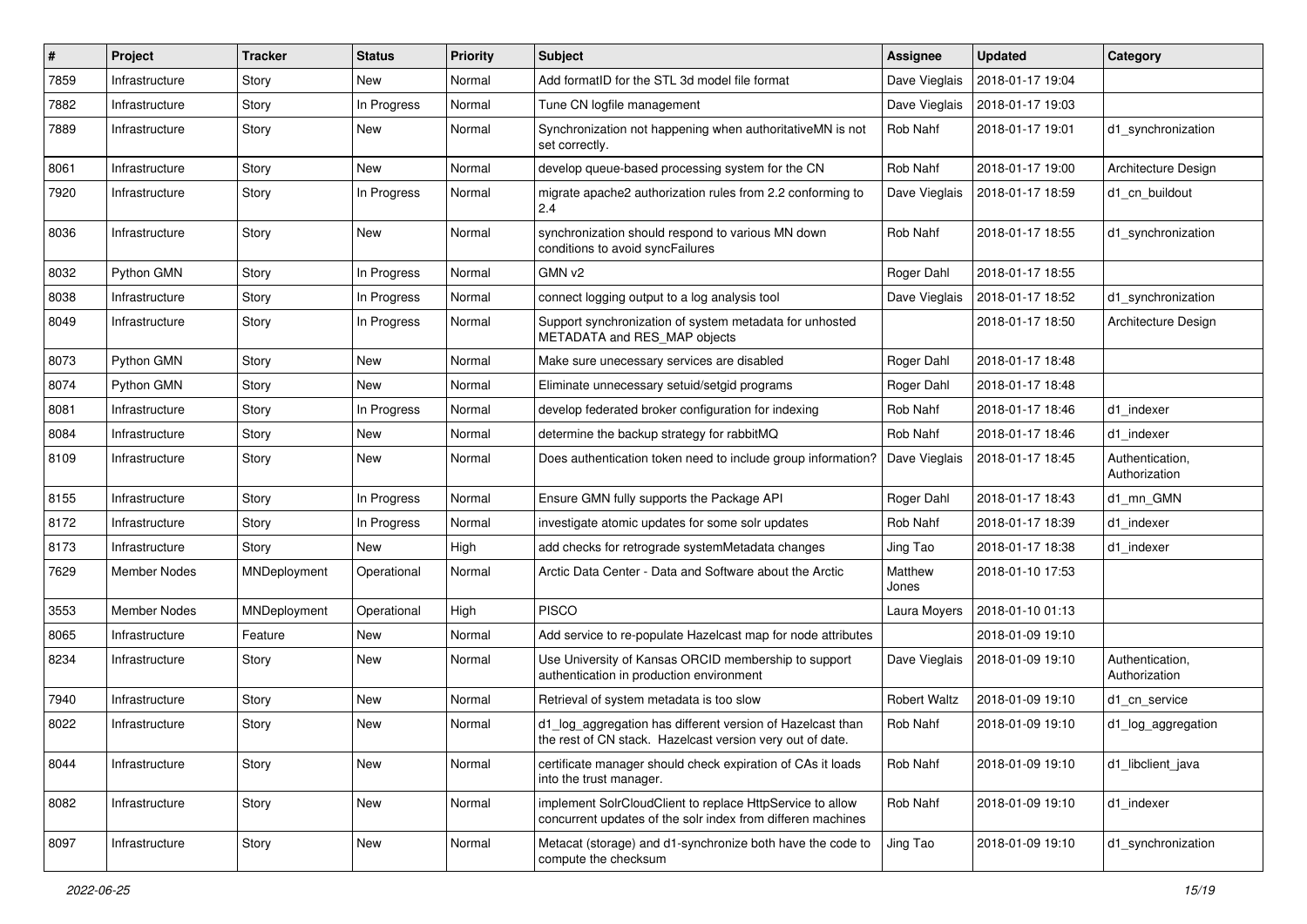| #    | Project             | <b>Tracker</b> | <b>Status</b> | <b>Priority</b> | <b>Subject</b>                                                                                                              | Assignee           | <b>Updated</b>   | Category                         |
|------|---------------------|----------------|---------------|-----------------|-----------------------------------------------------------------------------------------------------------------------------|--------------------|------------------|----------------------------------|
| 8167 | Infrastructure      | Story          | New           | Normal          | Enable postgres replication between Coordinating Nodes                                                                      | Monica Ihli        | 2018-01-09 19:10 | dataone-cn-os-core               |
| 8204 | Infrastructure      | Story          | New           | Normal          | Adjust memory allocation for services running under JVM on<br>CN <sub>s</sub>                                               |                    | 2018-01-09 19:10 |                                  |
| 8207 | Infrastructure      | Story          | New           | Normal          | review and adjust memory allocated to d1-processing                                                                         |                    | 2018-01-09 19:10 |                                  |
| 8208 | Infrastructure      | Story          | New           | Normal          | Review and adjust memory allocated to<br>d1-index-task-generator and d1-index-task-processor                                |                    | 2018-01-09 19:10 |                                  |
| 8227 | Infrastructure      | Story          | In Progress   | Normal          | ExceptionHandler regurgitates long html pages into the<br>wrapping ServiceFailure message, which goes into CN log<br>files. | Rob Nahf           | 2018-01-09 19:10 | d1 common java                   |
| 6755 | Python CLI          | <b>Bug</b>     | New           | Normal          | python CLI install instructions fail                                                                                        | Roger Dahl         | 2018-01-09 02:44 |                                  |
| 8238 | Infrastructure      | Task           | New           | Normal          | Document contacts and procedure for using KU ORCID<br>membership API key                                                    | Dave Vieglais      | 2018-01-09 02:22 | Authentication,<br>Authorization |
| 8237 | Infrastructure      | Task           | New           | Normal          | Configure production environment to use new API key under<br>KU ORCID membership                                            | Dave Vieglais      | 2018-01-09 02:21 | Authentication,<br>Authorization |
| 8236 | Infrastructure      | Task           | <b>New</b>    | Normal          | Acquire ORCID API key under KU membership                                                                                   | Dave Vieglais      | 2018-01-09 02:21 |                                  |
| 8235 | Infrastructure      | Task           | New           | Normal          | Arrange with KU library to make use of ORCID membership<br>to support DataONE authentication                                | Dave Vieglais      | 2018-01-09 02:01 |                                  |
| 8232 | Member Nodes        | Task           | New           | Normal          | MN Dashboard/Website Deployment Workflow<br>Documentation                                                                   | Dustin Allen       | 2018-01-08 23:30 |                                  |
| 7688 | Infrastructure      | <b>Bug</b>     | New           | Normal          | LogAggregation unable to change BaseURLs upon<br>updateNodeCapabilities notification                                        | Dave Vieglais      | 2018-01-02 12:02 | d1_log_aggregation               |
| 8195 | Infrastructure      | Bug            | In Progress   | High            | Tomcat out of memory error                                                                                                  | Dave Vieglais      | 2017-12-26 20:01 |                                  |
| 8115 | Infrastructure      | <b>Bug</b>     | New           | Normal          | LDAP logging is set to DEBUG on production CNs                                                                              | Rob Nahf           | 2017-12-26 18:29 | dataone-cn-os-core               |
| 8123 | Infrastructure      | <b>Bug</b>     | Testing       | Normal          | portal hazelcast client should load config directly from xml                                                                | Rob Nahf           | 2017-12-26 18:20 | d1_portal_servlet                |
| 8189 | Infrastructure      | Decision       | New           | Normal          | Proposal to change the roles mapped to the origin Solr field<br>for ISO docs                                                | <b>Bryce Mecum</b> | 2017-12-20 01:28 |                                  |
| 8224 | Infrastructure      | Task           | New           | Normal          | metacat not promoting node token privs for solr                                                                             | Jing Tao           | 2017-12-04 19:33 | Metacat                          |
| 8215 | Infrastructure      | <b>Bug</b>     | New           | Normal          | Consider how Subjects are compared (e.g. HTTP vs. HTTPS<br><b>ORCID URIS)</b>                                               |                    | 2017-11-07 22:11 |                                  |
| 8213 | Member Nodes        | Story          | New           | Normal          | KUBI node is not responding as a MN                                                                                         | Dave Vieglais      | 2017-11-06 22:18 |                                  |
| 8210 | Infrastructure      | Feature        | New           | Normal          | Generate daily reports by member node of discrepancies<br>between CN vs MN content                                          |                    | 2017-10-25 18:50 |                                  |
| 8206 | Infrastructure      | Task           | New           | Normal          | Review and adjust memory allocation to Solr and zookeeper                                                                   |                    | 2017-10-24 16:03 |                                  |
| 8205 | Infrastructure      | Task           | New           | Normal          | Adjust memory allocation to Tomcat7 on CNs                                                                                  |                    | 2017-10-24 15:33 |                                  |
| 8196 | Infrastructure      | <b>Bug</b>     | New           | Normal          | Duplicated replicas in the system metadata                                                                                  | Jing Tao           | 2017-10-18 17:19 | d1 replication                   |
| 8149 | <b>Member Nodes</b> | Task           | New           | Normal          | Test 1.x to 2.x pip upgrade w/ no data                                                                                      | Monica Ihli        | 2017-09-26 15:57 |                                  |
| 8188 | Member Nodes        | MNDeployment   | New           | Normal          | Ag Data Commons                                                                                                             | Rebecca<br>Koskela | 2017-09-22 23:06 |                                  |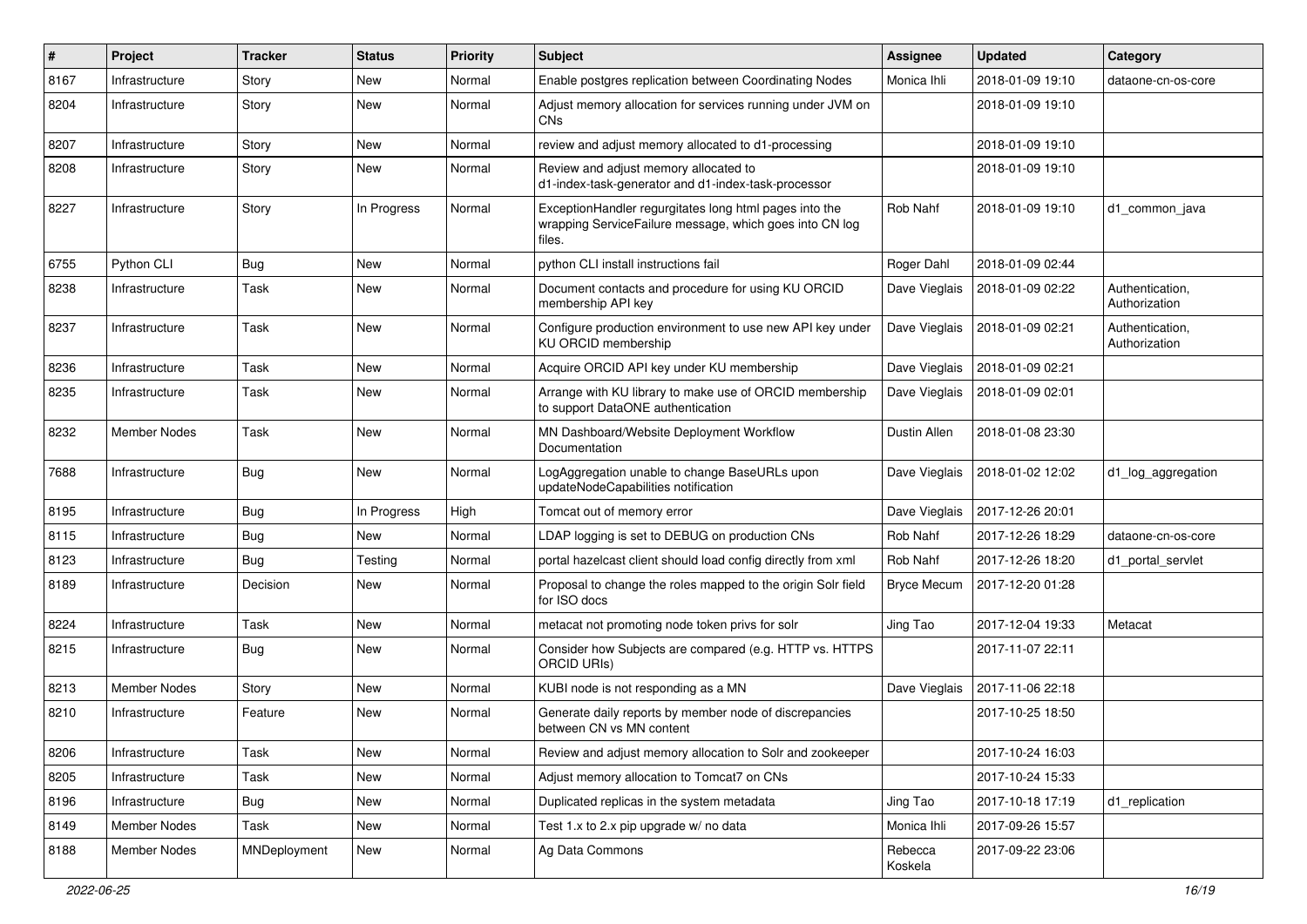| #    | Project             | <b>Tracker</b> | <b>Status</b> | <b>Priority</b> | Subject                                                                                                                              | Assignee      | <b>Updated</b>   | Category               |
|------|---------------------|----------------|---------------|-----------------|--------------------------------------------------------------------------------------------------------------------------------------|---------------|------------------|------------------------|
| 8187 | <b>Member Nodes</b> | Support        | New           | Normal          | EZID DOI resolvable URLs failing for 14 PISCO objects                                                                                |               | 2017-09-19 22:12 |                        |
| 8184 | Infrastructure      | Feature        | New           | Normal          | a feature indicates to restart tomcat when hazelcast client<br>died                                                                  | Jing Tao      | 2017-09-14 19:14 | Metacat                |
| 8182 | Infrastructure      | <b>Bug</b>     | New           | Normal          | relationships defined using SIDs in resource maps don't stay<br>current                                                              | Rob Nahf      | 2017-09-12 00:13 | d1 indexer             |
| 8171 | Infrastructure      | Task           | New           | Normal          | Document hazelcast components to be moved to postgres<br>storage                                                                     | Monica Ihli   | 2017-09-01 15:25 |                        |
| 8170 | Infrastructure      | Task           | New           | Normal          | Identify the components that are currently managed in LDAP<br>on the Coordinating Nodes and how these may be migrated<br>to postgres | Monica Ihli   | 2017-09-01 15:20 |                        |
| 8168 | Infrastructure      | Task           | New           | Normal          | Evaluate options for postgres replication configuration                                                                              | Monica Ihli   | 2017-09-01 15:11 |                        |
| 8169 | Infrastructure      | Task           | New           | Normal          | Document process for changing the postgres master                                                                                    | Monica Ihli   | 2017-09-01 15:09 |                        |
| 8154 | Member Nodes        | Task           | New           | Normal          | Test content from the test NKN member node should be<br>archived or deleted from production                                          |               | 2017-07-26 19:55 |                        |
| 7896 | Member Nodes        | <b>Bug</b>     | In Progress   | Normal          | Dryad data sets don't mark new versions correctly in<br>SystemMetadata with obsoletes/obsoletedBy                                    | Monica Ihli   | 2017-07-24 10:10 |                        |
| 8151 | Infrastructure      | Task           | New           | Normal          | CNs should verify that the authoritativeMN listed in<br>SystemMetadata is a valid MN                                                 | Jing Tao      | 2017-07-19 21:32 |                        |
| 8150 | Infrastructure      | Task           | New           | Normal          | Enable CN certificate to alter authoritativeMN property in<br>SystemMetadata                                                         | Jing Tao      | 2017-07-19 21:27 |                        |
| 8146 | <b>Member Nodes</b> | Task           | <b>New</b>    | Normal          | <b>Failed Sync Parser</b>                                                                                                            | Monica Ihli   | 2017-07-19 00:46 |                        |
| 8145 | Member Nodes        | Task           | New           | Normal          | <b>Test Fabric</b>                                                                                                                   | Monica Ihli   | 2017-07-19 00:44 |                        |
| 8107 | Infrastructure      | Feature        | New           | Normal          | Improved Node Synchronization Feedback - Leveraging<br>MNRead.synchronizationFailed()                                                |               | 2017-06-27 16:46 | Architecture Design    |
| 8108 | Infrastructure      | Support        | New           | Normal          | Must determine the state of replication auditing for when<br>replicas on non-functioning MNs are still reported as<br>complete       | Dave Vieglais | 2017-06-06 17:56 | d1 replication auditor |
| 8104 | Infrastructure      | Task           | New           | Normal          | Upgrade postgresql jdbc jar file on Metacat                                                                                          | Jing Tao      | 2017-06-02 20:58 | Metacat                |
| 8103 | Infrastructure      | Task           | New           | Normal          | Upgrade the postgresql jdbc jar file on the cn context                                                                               | Jing Tao      | 2017-06-02 20:56 | d1 cn service          |
| 8102 | Infrastructure      | Task           | New           | Normal          | Upgrade postgresgl jdbc jar file on Portal                                                                                           | Jing Tao      | 2017-06-02 20:53 | d1_portal              |
| 8093 | Infrastructure      | <b>Bug</b>     | New           | Normal          | resource map index processing is inefficient (2sec /<br>referenced object)                                                           | Rob Nahf      | 2017-05-10 20:00 | d1 indexer             |
| 8080 | Infrastructure      | Task           | In Progress   | Normal          | ioslate queue creation logic from processing logic from the<br>queue definition logic                                                | Rob Nahf      | 2017-05-09 22:55 | d1_indexer             |
| 8091 | Infrastructure      | Task           | In Progress   | Normal          | Mysterious sync failure of an eml object from the GOA node                                                                           | Jing Tao      | 2017-05-09 21:33 | dataone-cn-os-core     |
| 7699 | Infrastructure      | Bug            | New           | Normal          | alter scripts that backup postgresql db                                                                                              |               | 2017-05-09 17:33 | dataone-cn-os-core     |
| 4674 | Infrastructure      | <b>Bug</b>     | New           | Urgent          | Ask Judith, Mike and Virgina Perez.2.1 to obsolete those pids Jing Tao<br>which contain the white spaces.                            |               | 2017-05-04 18:01 | d1_cn_service          |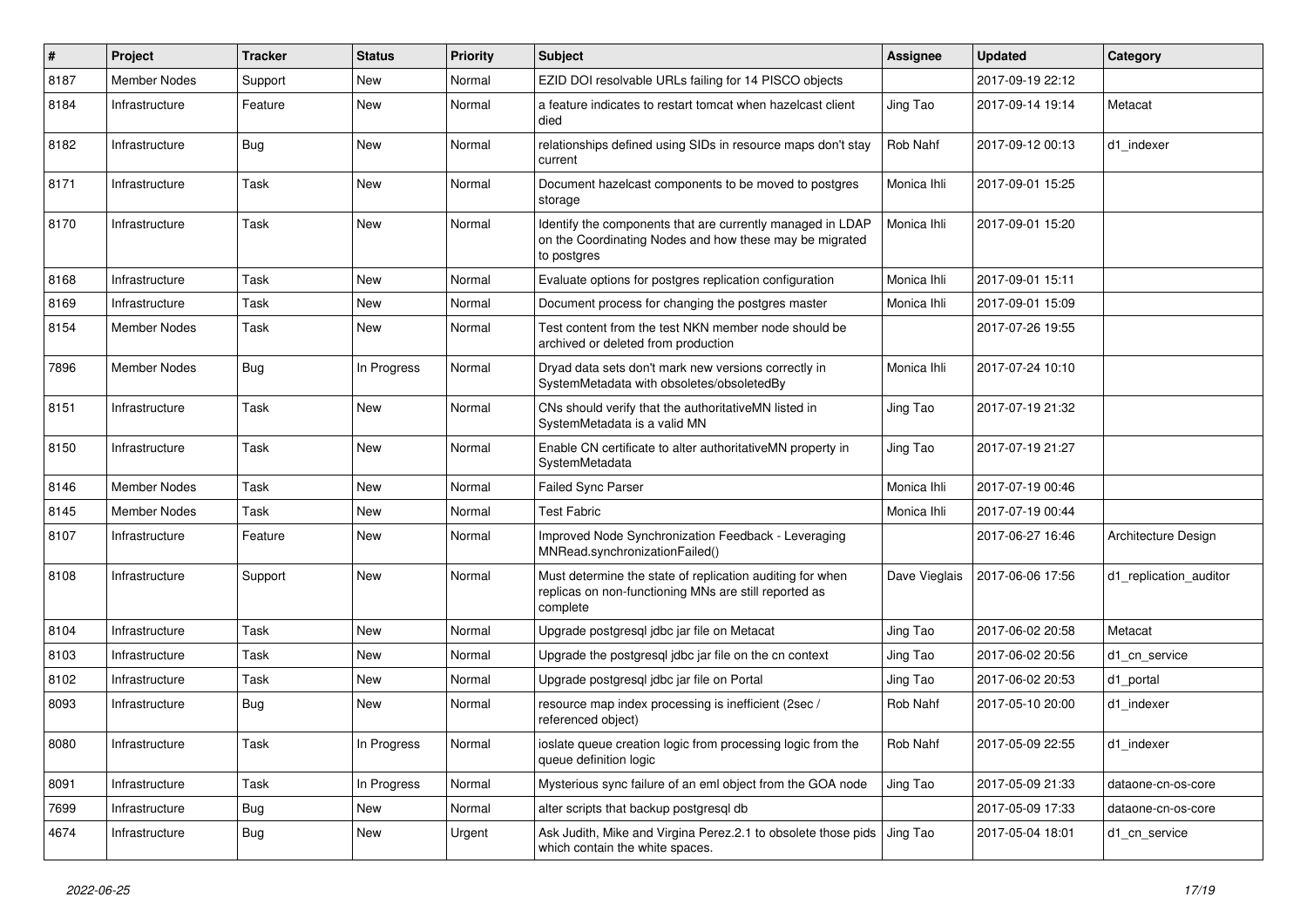| $\sharp$ | Project        | <b>Tracker</b> | <b>Status</b> | <b>Priority</b> | <b>Subject</b>                                                                                                                            | Assignee            | <b>Updated</b>   | Category                  |
|----------|----------------|----------------|---------------|-----------------|-------------------------------------------------------------------------------------------------------------------------------------------|---------------------|------------------|---------------------------|
| 3492     | Infrastructure | <b>Bug</b>     | In Progress   | Urgent          | Invalid PIDs in production (whitespace)                                                                                                   | Jing Tao            | 2017-04-27 15:31 | <b>Support Operations</b> |
| 7570     | Infrastructure | Bug            | In Progress   | Normal          | Search UI requests cause Out of Memory Error                                                                                              | Jing Tao            | 2017-04-26 21:01 | d1 indexer                |
| 8079     | Infrastructure | Task           | In Progress   | Normal          | prototype durable task processing for d1 index processor                                                                                  | Rob Nahf            | 2017-04-26 05:45 | d1 indexer                |
| 8078     | Infrastructure | Task           | New           | Normal          | standardize task serialization for language independence                                                                                  | Rob Nahf            | 2017-04-25 22:39 | d1 indexer                |
| 8077     | Search UI      | Task           | New           | Normal          | Use ORE PID for citation if DOI                                                                                                           |                     | 2017-04-24 16:32 |                           |
| 8076     | Infrastructure | Bug            | New           | High            | sysmeta can not be retrieved for some objects                                                                                             | Dave Vieglais       | 2017-04-22 01:54 | dataone-cn-rest-service   |
| 7890     | Infrastructure | Task           | In Progress   | Normal          | configure jenkins-ucsb-1 apache server to host ubuntu<br>repositories                                                                     | Rob Nahf            | 2017-04-19 19:12 |                           |
| 7954     | Infrastructure | <b>Bug</b>     | New           | Normal          | SyncFailedTask:submitSynchronizationFailed does not<br>provide cert when connecting to MN                                                 | Roger Dahl          | 2017-04-19 18:55 | d1_synchronization        |
| 8070     | Infrastructure | Task           | New           | Normal          | Consolidate the index application-context files                                                                                           | Jing Tao            | 2017-04-13 12:51 |                           |
| 8069     | Infrastructure | Bug            | New           | Normal          | Name from ORCID incorrectly parsed                                                                                                        | Ben Leinfelder      | 2017-04-12 20:28 | d1 portal servlet         |
| 8066     | Infrastructure | Task           | New           | Normal          | Verify completeness of unit test<br>MetacatRdfXmlSubprocessorTest                                                                         | Dave Vieglais       | 2017-04-11 23:47 | d1 indexer                |
| 8052     | Infrastructure | <b>Bug</b>     | New           | Normal          | Geohashed value is incorrect                                                                                                              | Peter<br>Slaughter  | 2017-04-07 22:06 | d1 indexer                |
| 8058     | Infrastructure | Feature        | New           | Normal          | Allow "upcoming" nodes to appear in the node list                                                                                         | <b>Robert Waltz</b> | 2017-04-03 18:33 | d1 cn service             |
| 7759     | Python GMN     | <b>Bug</b>     | New           | Normal          | GMN docs refer to /portal for identity management                                                                                         | Roger Dahl          | 2017-03-28 16:45 |                           |
| 8051     | Infrastructure | Bug            | In Progress   | Normal          | CORS-based CN calls fail using Internet Explorer on<br>Windows                                                                            | Chris Jones         | 2017-03-28 16:35 | dataone-cn-os-core        |
| 7858     | Infrastructure | Bug            | New           | Normal          | Obsoleting a resource map clears the resourceMap field for<br>the obsoleted package                                                       |                     | 2017-03-28 16:20 | d1 indexer                |
| 6843     | Infrastructure | Task           | In Progress   | Normal          | Update the prov instance of the RdfXmlSubprocessor to<br>index renamed and inverse provenance properties                                  | Chris Jones         | 2017-03-28 16:16 | d1 indexer                |
| 7868     | Infrastructure | Bug            | New           | Normal          | potential gaps between log harvests                                                                                                       | Rob Nahf            | 2017-03-23 15:40 | d1_log_aggregation        |
| 8010     | <b>CN REST</b> | <b>Bug</b>     | New           | Normal          | CN.archive fails with 401 Unauthorized when using either MN<br>or CN client certificate for PID with authoritative MN as<br>urn:node:LTER | Jing Tao            | 2017-03-21 17:10 |                           |
| 8046     | Infrastructure | <b>Bug</b>     | New           | Normal          | Mutable Member Nodes orphan unhosted objects                                                                                              |                     | 2017-03-15 17:40 | Architecture Design       |
| 8045     | Infrastructure | <b>Bug</b>     | New           | Normal          | certificateLocation not seeming to be utilized                                                                                            | Rob Nahf            | 2017-03-14 20:45 | d1_libclient_java         |
| 8026     | Infrastructure | Task           | Testing       | High            | Portal reaches the maximum capacity in a pool                                                                                             | Jing Tao            | 2017-03-14 00:36 | d1 portal servlet         |
| 7935     | Infrastructure | Task           | New           | Normal          | Use a dedicated hazelcast queue as the listener to generate<br>index task                                                                 | Jing Tao            | 2017-02-27 18:07 | d1_indexer                |
| 7936     | Infrastructure | <b>Bug</b>     | New           | Normal          | Same pid with different status exists in the index_task table                                                                             | Jing Tao            | 2017-02-27 18:07 | d1_indexer                |
| 7949     | Infrastructure | Task           | New           | Normal          | Ensure that there's no race condition where an entry can be<br>added to "IN PROCESS" if it is already present                             | Jing Tao            | 2017-02-27 17:55 |                           |
| 8019     | Member Nodes   | Support        | New           | Normal          | Follow up on Preferred Replication Target Testing                                                                                         | Monica Ihli         | 2017-02-14 19:52 |                           |